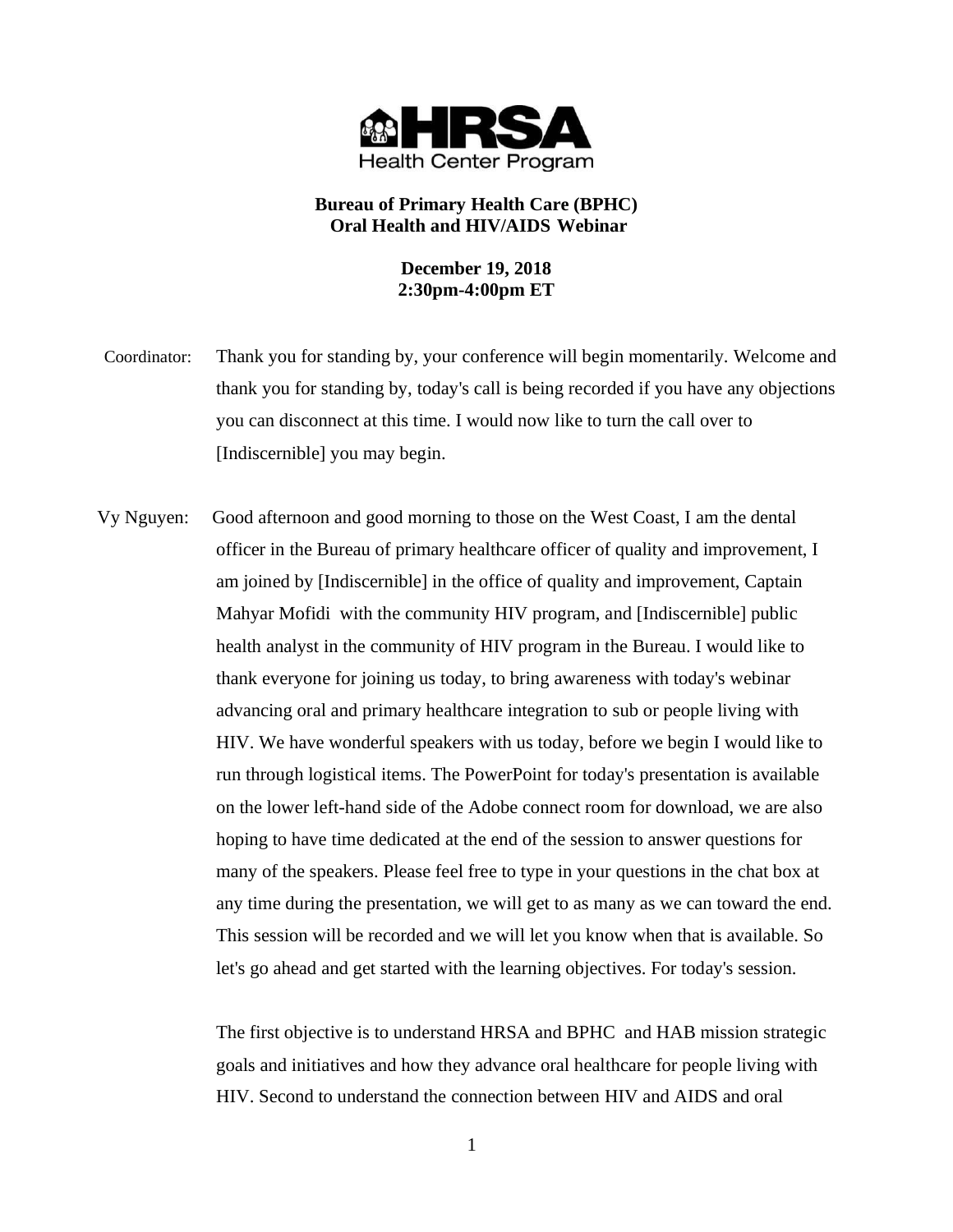healthcare. Third to explore different oral health and primary care integration models and resources for people living with HIV, and to learn about two examples of collaborative oral health and primary care integration models for people living with HIV in help can are sending -- center settings.

So, I'd like to kick off with the mission serves as the foundation for all of our activities. We were to improve the health of the nation's underserved communication that my communities, and underserved communities, with Healthcare Services through that mission we have three strategic goals to help advance the work towards integration and advancement of oral health as well as overall health, access to care, advance quality and impact and optimize operations.

In alignment with our strategic goals, health centers provide preventive dental services and various levels of additional services beyond prevention, serving as the access point for oral health care for the communities. With dental services provided to 6.1 million patients, in 2017. That is an 8.1 increase in patients in one year from 2016 to 2017, as part of the steady increase in the number of dental visits since 2010. In addition the dental workforce has increased by 10% from last year, with over 4800 full-time equivalent dentist, working at health centers to increase the programs capacity to provide oral healthcare.

In addition, health centers of required to refer to HIV testing. According to the survey, we know that HRSA funded patients are more likely to receive HIV testing in the public. With 1.8 million patients being tested, 84.5% of HIV patients were linked to care, and over 165,000 HIV patients were served as -- at health centers.

Given this population, and part of the HIV integration initiative, the partnership for care consisted of 22 health centers along with four funded collaborations through a three-year demonstration project from 2014 through 2017. The 22 health care centers built and expanded their service delivery, to optimize HIV testing, linkage to care, preplanning policies and procedures and continued partnership with state departments. Through the project these health centers demonstrated improved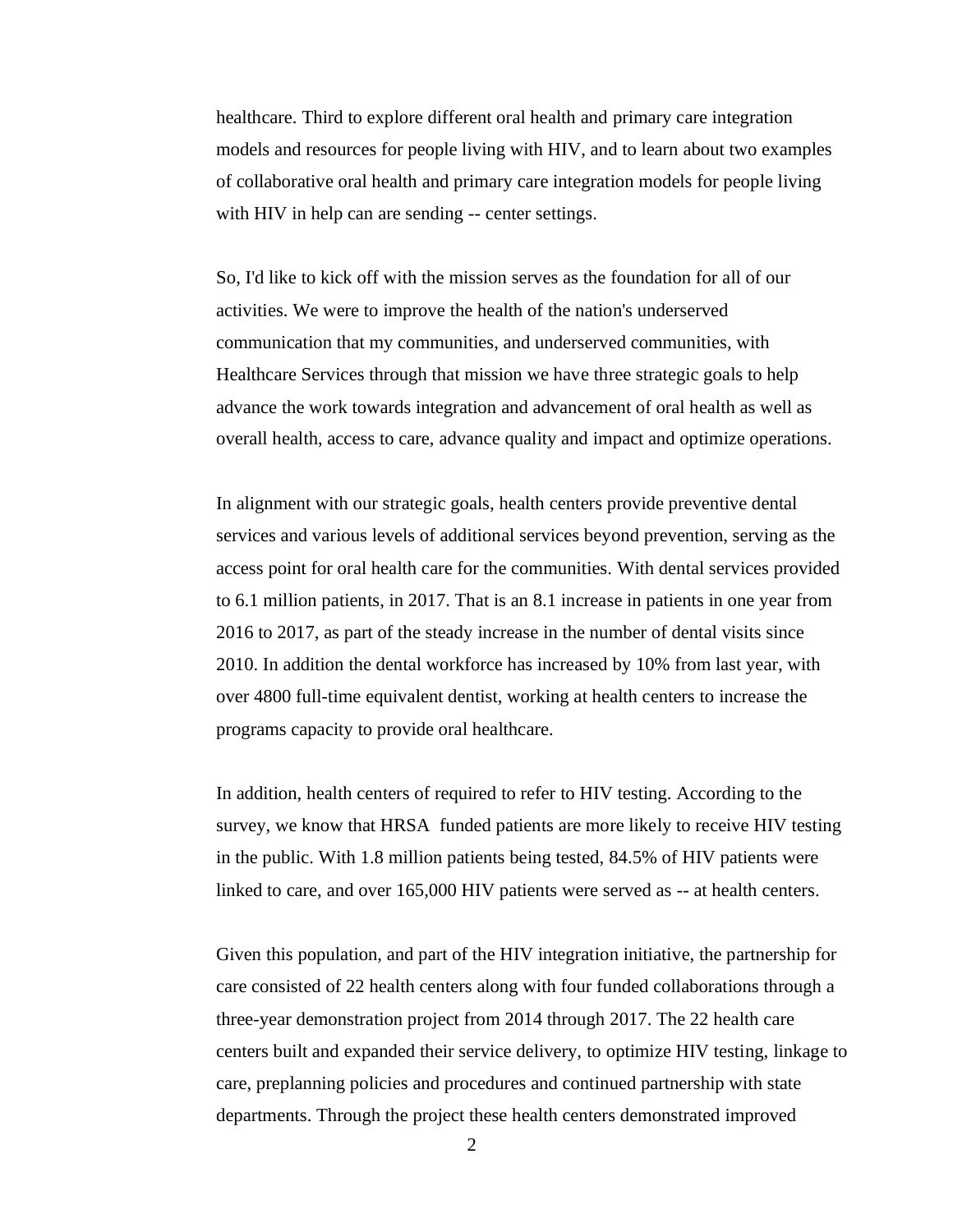outcomes throughout the continuum, including linkage to care, and bile suppression.

We will be hearing from one of the health centers later on in this webinar and how they were able to engage the dental departments in these efforts. And informed the development and implementation of the Southeast transformation projects, the project included 16 healthcare centers, to implement HIV practice transformation with the Southeast aid education program. Included a workshop, communities of practice, strengthen knowledge, culture change leadership, on-site trainings, prevention, one-on-one coaching as well as regional connections with HIV, clinic champions, specialist and providers. Additionally other technical assistant resources to prevent HIV integration are included on the Bureau websites, and also features an integration toolkit relating to these efforts.

Health centers are an essential primary care provider emphasizing coordinated and comprehensive care and the ability to manage patients and multiple healthcare needs. They serve our nation's most vulnerable populations including those living with HIV. Especially with a gamut of world health implications influenced by this population, health centers are uniquely positioned to integrate care, with testing, prevention, care and treatment, into other other primary care and enabling services. To increase access, and improve health outcomes for people living with HIV. We are really looking forward to hearing about some of these integration models from our speakers today.

Have my contact information, please feel free to reach out to me, and with that I will turn this over to Captain Mahyar Mofidi.

## Mahyar Mofidi:

Thank you, good afternoon, everyone, I'm the director of the division of community programs, and the Bureau chief dental officer. On behalf of the Bureau, and the division of community programs I welcome you to this national webinar, on oral and primary healthcare integration to support people living with HIV, in community health centers. I hope that you are excited about this national webinar, I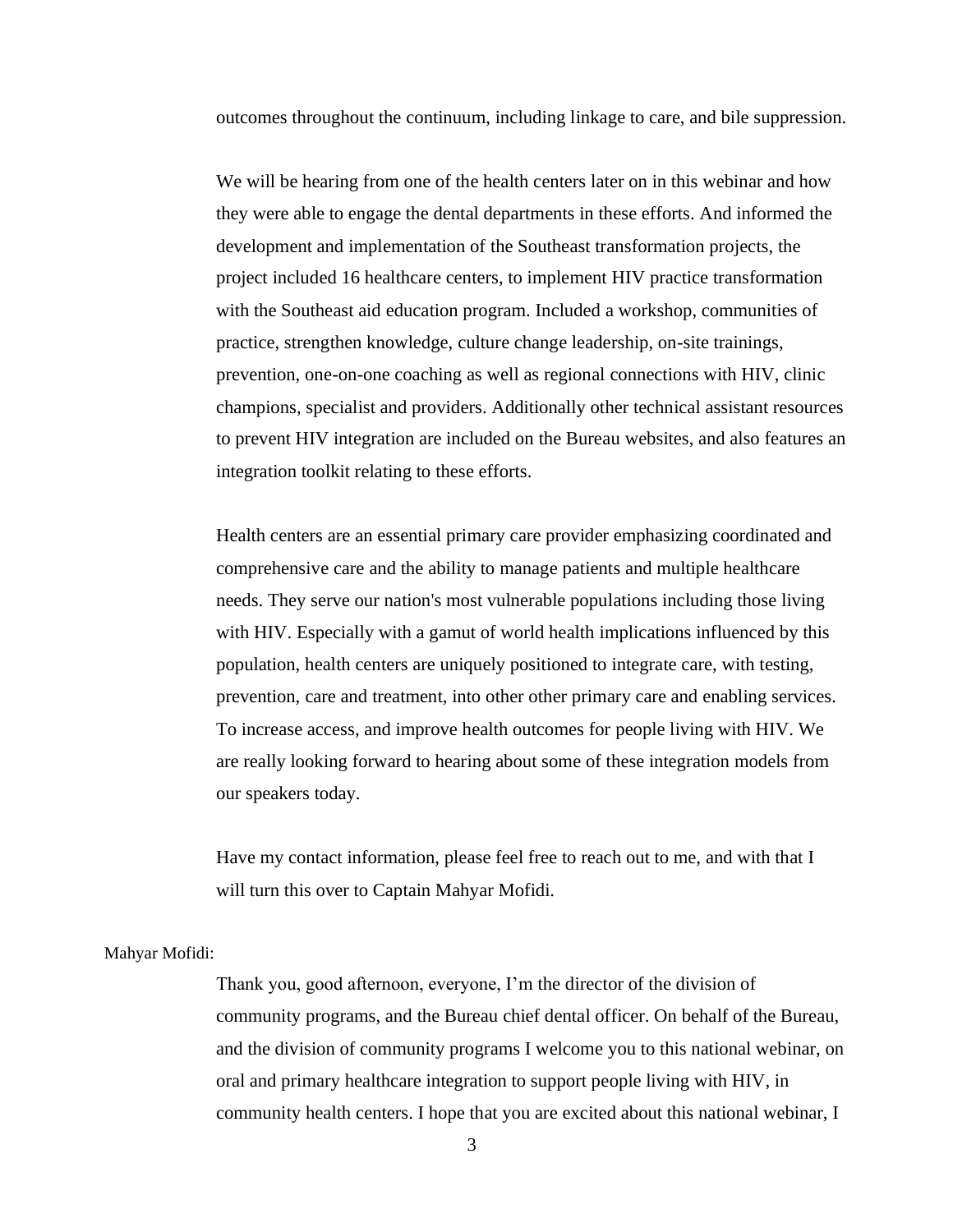know that I am, as was mentioned this is a collaborative effort between HRSA Bureau of primary healthcare and the HIV AIDS Bureau to provide the health outcomes of people living with HIV through oral health and primary care integration. As you all know, oral health is an integral part of overall health, particularly as it concerns persons living with HIV. The integration of oral health and primary care is a key strategy to improving both the overall health, and oral health outcomes for people living with HIV in community health centers as well as Ryan White funded clinics are an ideal laboratory for integration of oral health and primary care and uniquely positioned to fully realize the model of integrative primary care and oral health for individuals with chronic conditions.

We start with our Bureau's vision and mission, this has been the guiding vision and mission of HRSA HIV AIDS Bureau for a while, we strongly believe in the division of -- the vision of care and treatment for all in support of the national HIV AIDS strategy. We provide leadership and resources to Ryan White funded programs many of whom are delete funded by the community health center funds. To ensure access to and retention of high quality, integrative care and treatment services are vulnerable people living with HIV and AIDS, and their families. If -- a few words about the program, since 1991 this program has been providing a comprehensive system of care that includes primary medical care and essential support services, for people living with HIV, it is the only disease the civic discretionary grants program for care and treatment of people living with HIV. The program works with cities, states and community-based organizations to provide HIV services to approximately 54% of all people diagnosed with HIV in the United States. That is around 540,000 people, the majority of Ryan White find support primary care and critical support services, smaller but equally critical is used to fund technical assistance, training and the development of innovative models of care, this program serves as an important source of ongoing supports. Working in the parameters of the legislation, recipients determine the service delivery and funding priorities which are based on the local needs and planning processes. Ryan White program is the payer of last resort, legislative provision to ensure that there are no duplications of efforts for those available states, and federal dollars, through all of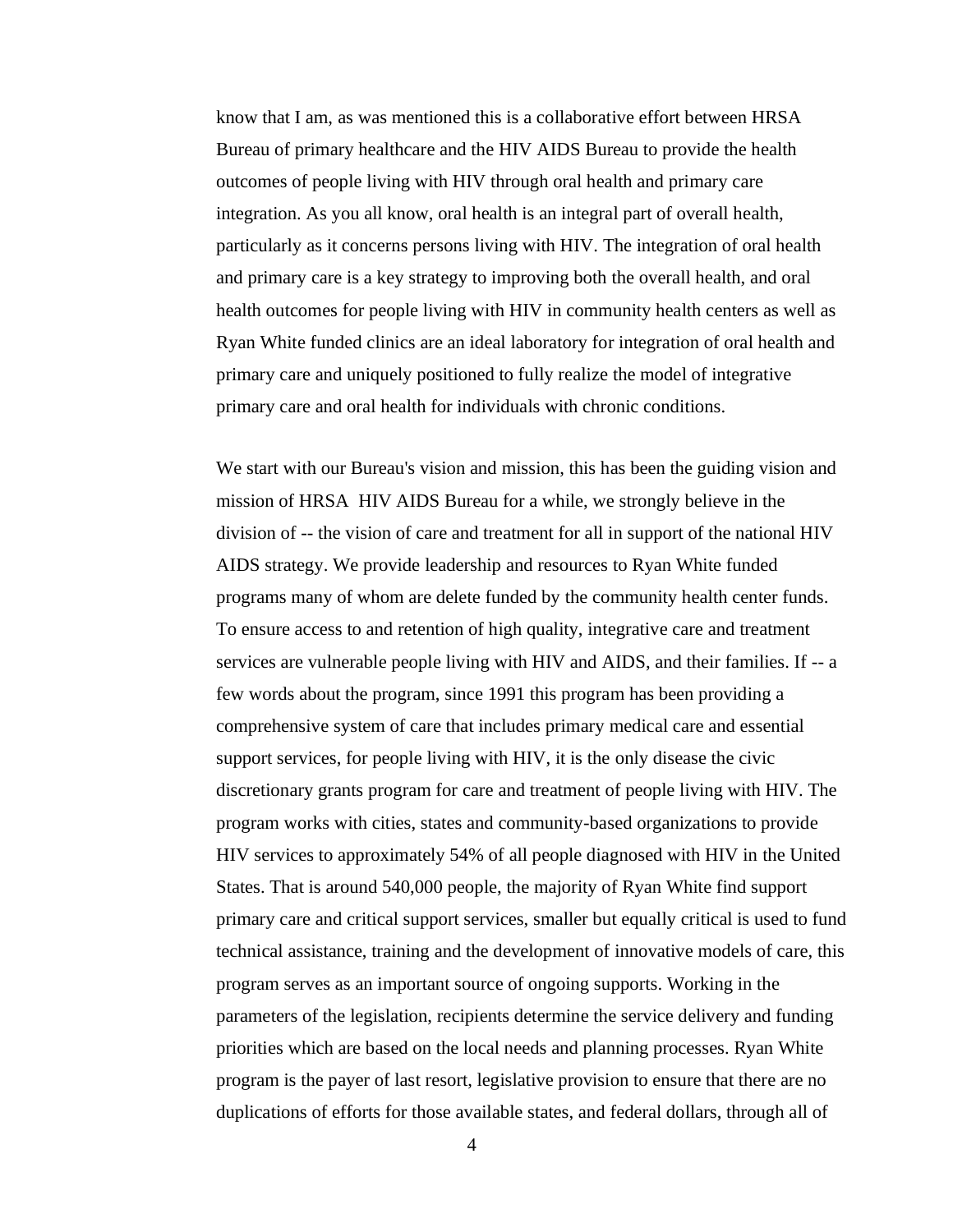our collective and combined and persistent efforts, almost 86% of Ryan White patients with at least one medical visit achieved viral suppression in 2017 exceeding the national average of 59.8%.

In other words, 86 percent of our clients have an undetectable level of HIV virus, as you know the end goal of the continuum is achieving and maintaining viral suppression so that people can be healthy and less likely to transmit the virus, and Ryan White programs are making a great impact toward achieving that goal.

A bit more about the Ryan White program, it is divided into five parts, part A provides grant funding to population centers, that are mostly severely affected by this epidemic, part B provides grant funding to the states, and territories, part C provides grant funding for community-based organizations, part D provides grant funding also to community-based organizations with a focus on women, infants, children and youth living with HIV, and finally part F, provides grant funding that supports several research technical assistance and access to care programs including two specific dental programs. Are -- we administer these parts of the program.

The Ryan White program supports the provision of oral health programs, through a variety of mechanisms, these include Ryan White parts letter a -- a through D, the funds to the programs provide the provision of oral health provisions to programs focused on funding or healthcare, they are part F, dental reimbursement programs, and part F, community-based programs. Through the education and training centers, trainings are provided on oral health that targets healthcare professionals. As displayed on the table, these mechanisms support both the direct provision of oral health services to increase access to health care for people living with HIV, as well as support the training of oral health providers in how to care effectively for people living with HIV.

A little bit more about our two parts F dental programs, the dental reimbursement program and the community-based dental partnership program, key program elements are funding of oral health services for low-income people with HIV, and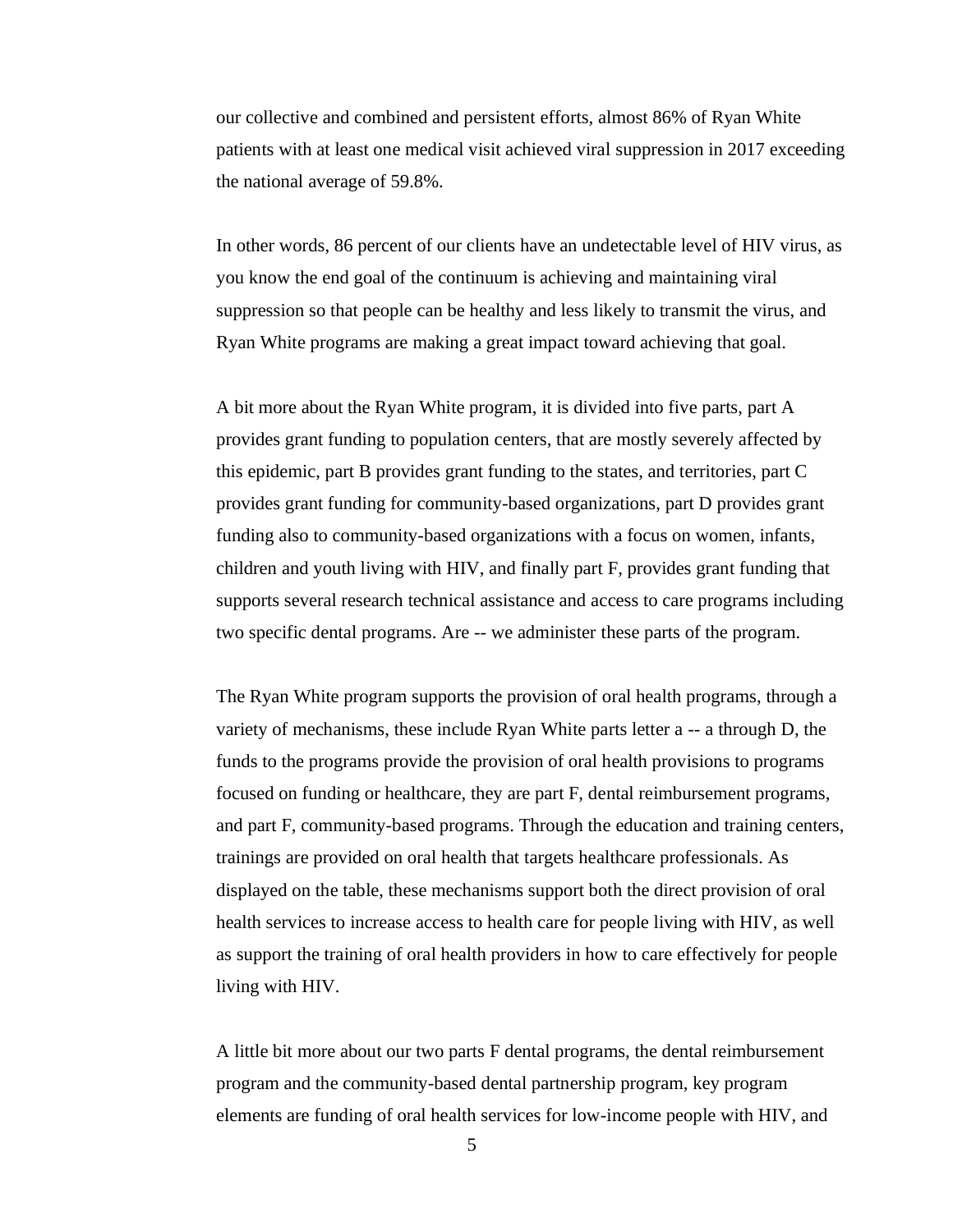the funding of education and training for oral health care dividers, -- providers.

At this point I would like to turn the presentation over to my colleague.

#### Sayo Adunola:

Thank you, I will now talk about [Indiscernible].

Oral health is essential to the overall health and quality of life and all families need access to high-quality dental care. The first ever Surgeon General report on oral health was released in 2000. Its purpose was to inform the American people about the importance of oral health and how crucial oral health is to overall health. I am pleased to mention on July 27, the Department of human health services, office of the Surgeon General the national Institute of dental research, and the U.S. Public health service oral health coordinating committee, announced the commission of a Surgeon General port on oral health. The report was document progress and oral health in the 20 years since the first Surgeon General's reports, on oral health in 2000. It will identify existing knowledge gaps, and articulate the vision for the future. Also, the national Institute of dental and craniofacial research will host a webinar on Thursday, January 10 from 12 to 1230 Eastern standard Time, to update the public on the status of the new Surgeon General report.

Oral health is critical for people living with HIV, past Surgeon General stated that while good oral health is important to the well-being of all population groups, it is especially critical for people living with HIV. Inadequate or healthcare can undermine HIV treatment, and diminished quality of life, yet many individuals living with HIV are not receiving the necessary oral healthcare that would optimize their treatment.

We know that oral infections and neoplasms occur with immunosuppression, there is a high prevalence of tooth decay and gum disease. Some HIV medications have side effects such as dry mouth, so for those with unknown HIV status, oral manifestation may suggest HIV infection although they are not diagnostic, for people living with disease not yet on therapy, the presence of certain oral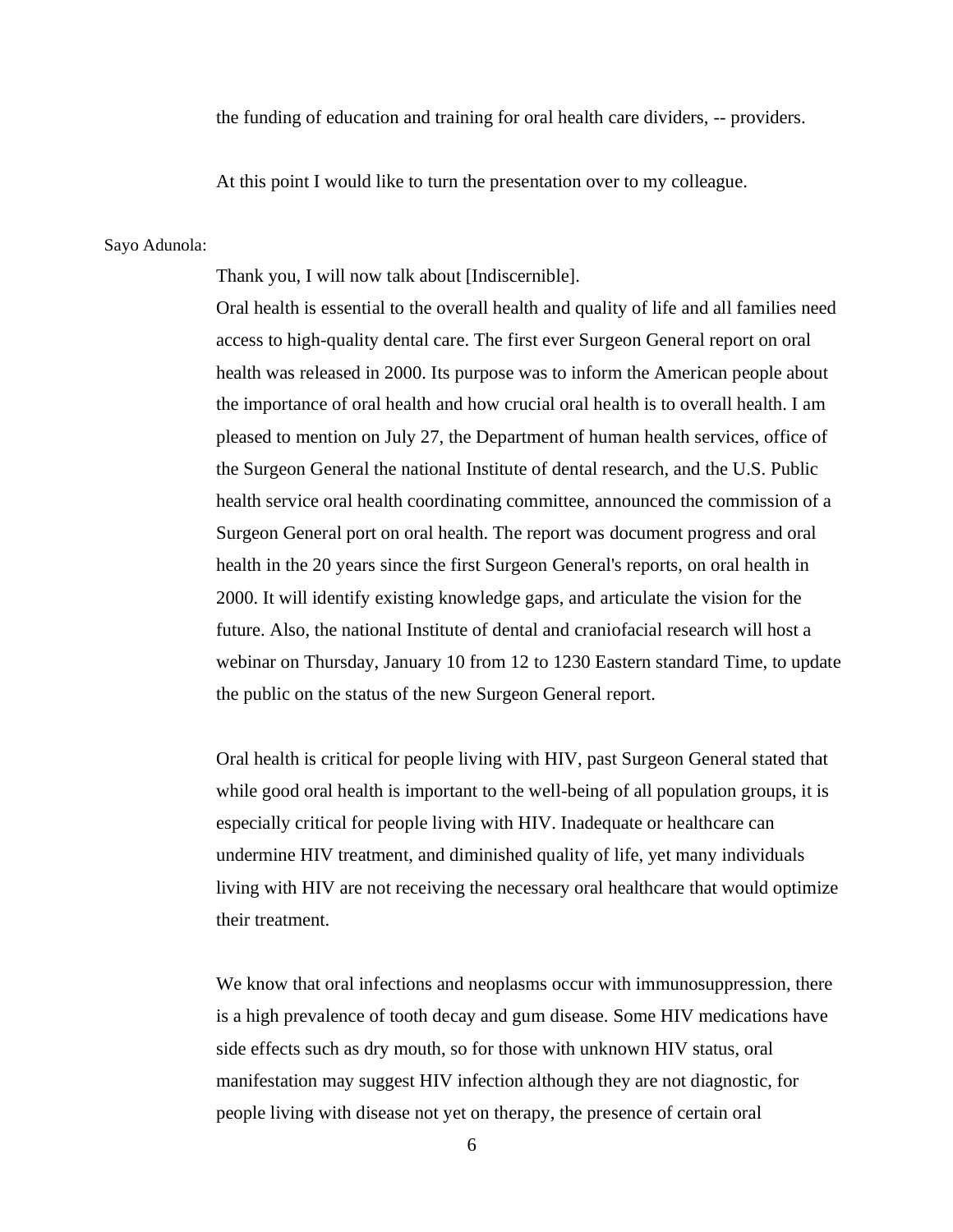manifestations may signal progression of disease. And for persons living with HIV disease on antiretroviral therapy, the manifestations may signal if urine therapy, a failure in therapy.

It may have an impact on [Indiscernible]. Weight loss, nutrition, oral health diseases are linked to systematic diseases, such as diabetes and heart disease, impact the quality of life, if an individual is experiencing pain, infection and tooth loss they might find it difficult to chew, swallow or speak, they could also impact an individual's ability to sleep, socialize and work, which ultimately affects productivity.

So oral health is one of the top unmet needs for people living with HIV, who obtain services through the Ryan White Graham. People living with HIV have more unmet oral healthcare needs than the general population, they have more unmet oral healthcare needs and medical needs. People living with HIV most likely to report unmet need for dental care are African-American, uninsured, Medicaid recipients and those within the 100% of the federal poverty limits. At this point I would like to discuss the impact of Ryan White oral health programs.

Looking at parts letter a through D for 2016, approximately 16% of all Ryan White clients received oral health services and that is about 88,000 clients. 491 Ryan White providers delivered oral health services, and Ryan White clients received oral health services in 47 states, the District of Columbia and Puerto Rico.

So, this chart shows the proportion of Ryan White clients received outpatient services that achieved viral suppression from 2010 through 2016. Among all clients who received outpatient amplitude Tory health services, viral suppression increased steadily over the seven-year period, you can see at 15.4% increase from 2010 through 2016.

Now this chart shows virus suppression among Ryan White clients who received both outpatient services and oral health services so the top line here, as compared to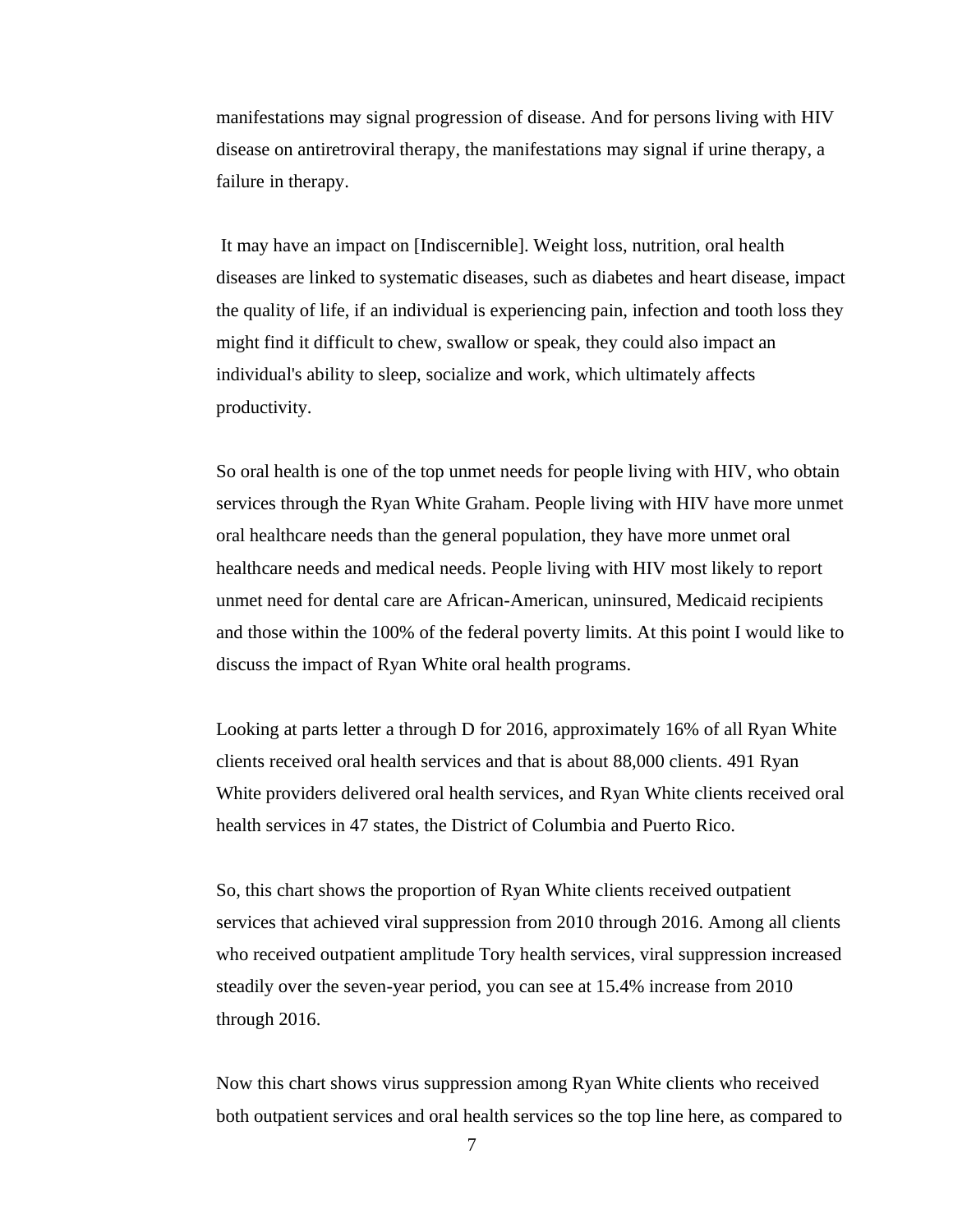all Ryan White clients who received outpatient amplitude Tory health patients the Blue Line. Among Ryan my client to receive both outpatient amplitude Tory health services -- amatory health services, the increased steadily over time, 289% in 2016. -- to 89% in 2016.

As was mentioned earlier, the program and partnership program specifically focus on finding oral healthcare for people living with HIV. From July 2016 through June, there were 56 entities funded through the dental reimbursement program. For calendar year 2016, there were 11 community-based dental partnership programs, recipients. So there were five times more DRP entities and community-based dental partnership programs recipients and you can see that in some of the clients served as well. If you combined clients served with the dental reimbursement program, and the community-based dental program, over 40,000 clients were served through the program. If you add this to the 88,000 clients that I mentioned earlier, I received services through parts letter a through part D of the Ryan White program a total of nearly 130,000 clients were served through the why and right program and that is parts letter a through D, and part littler. -- and part F.

All healthcare -- oral healthcare is an important component of healthcare for people living with HIV to ensure health outcomes, prevent further transmission of the virus, and to end the HIV epidemic.

Here is our contact information and HIV AIDS Bureau, please feel free to reach out if you have any questions.

At this time, I have the honor of introducing David Reznik. He is a graduate of Emory College, school of dentistry and is a director of the oral health center infectious disease program a program that he founded 27 years ago. He also serves as chief of the dental medicine service the Grady health system, he is president and founder of the HIV dental alliance. A nonprofit organization of concerned healthcare providers, committed to ensuring access to high-quality oral health care services for people living with HIV. He has lectured and published extensively on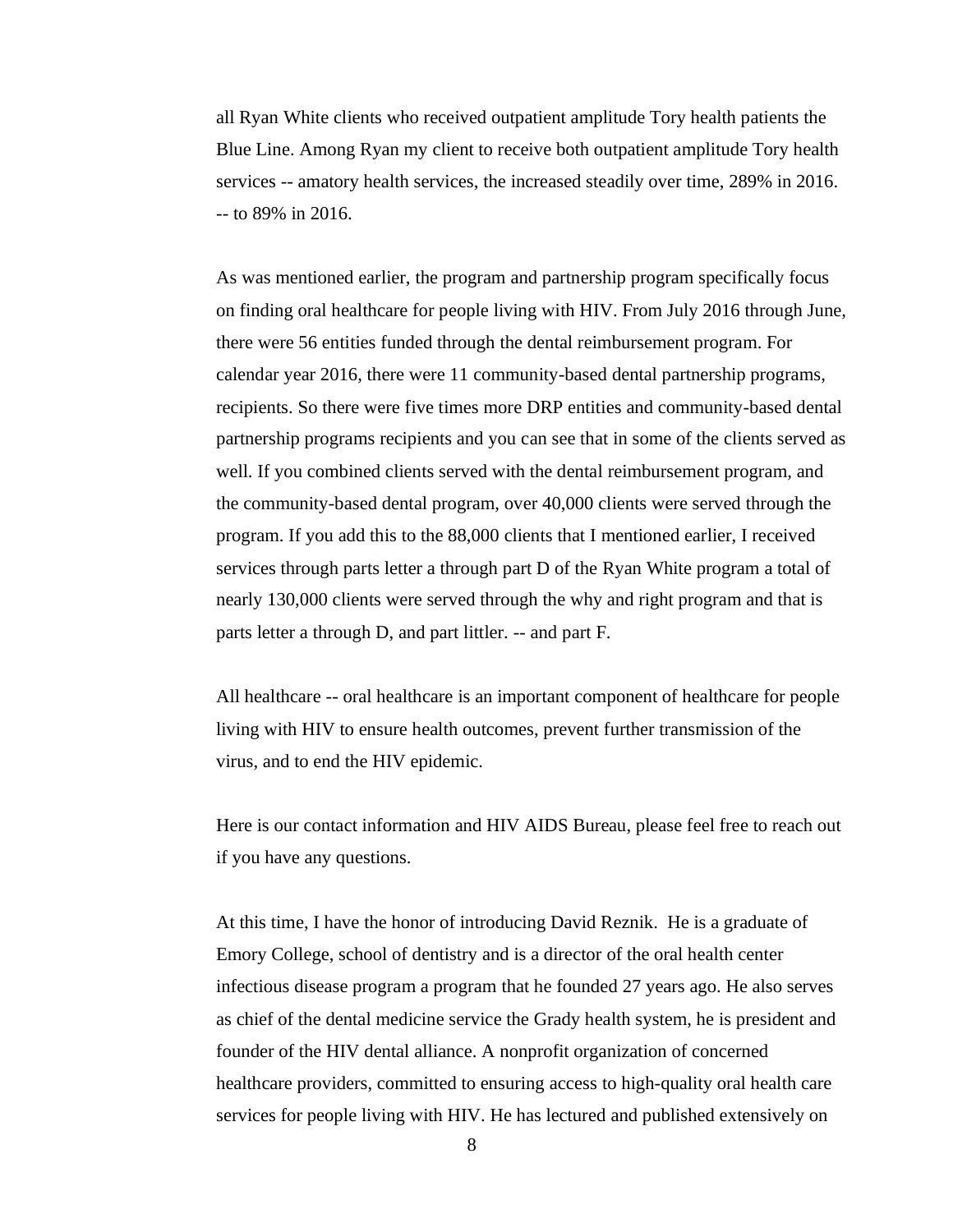HIV and oral health. He has also provided technical assistance to oral health programs throughout the United States for Ryan White HIV program recipients and he served as a clinical consultant for the Bureau. David Reznik.

David Reznik: Thank you for that introduction. It is a pleasure to be here. I am probably going to need some assistance in moving to the next slide. The main points on this word cloud that I have is the importance of integration and the key is bidirectional communication and how to gets referrals site to people that need it. Communication is very important for us to help our medical colleagues in our patients to get the end result which is viral suppression and keeping the patients engaged in care.

> I'm going to go over a case that shows up in our program, we are a very comprehensive outpatient program for people living with the events -- the advanced HIV. We presently follow about 6200 patients of which about 64% are stage III or have an AIDS diagnosis. A patient came into the program to see me two days ago, the patient is actually -- had stated three months ago he was spitting teeth out. They are lower anterior teeth, to look at the patient you can actually see necrotic bone, you can see where the sockets were, and the amounts of remarkable soft tissue and bone destruction occurring. When I talked to the patient about whether he was on medication, because they had missed appointments, what I found was that he went to our pharmacy and was told that he could not get his prescriptions filled. Being that we are under one roof I was literally able to go upstairs, talk to pharmacy and the patient's provider, and get the prescriptions written and the patient's medication by the end of the day. At this -- had this patient not come to the oral healthcare Center form the appointment, they would've had a much worse outcome. The fact that we as a team had worked together with this results, to do the best that we can for those we serve is what we are here to talk about today.

> On the next slide I will talk about a different type of example, we will have more wonderful examples as the presentation goes on, this has to do with CDC HIV counseling and testing recommendations, which were put in place initially in 2006. They want everyone to matter if you were gay, straight, transgender, bisexual, from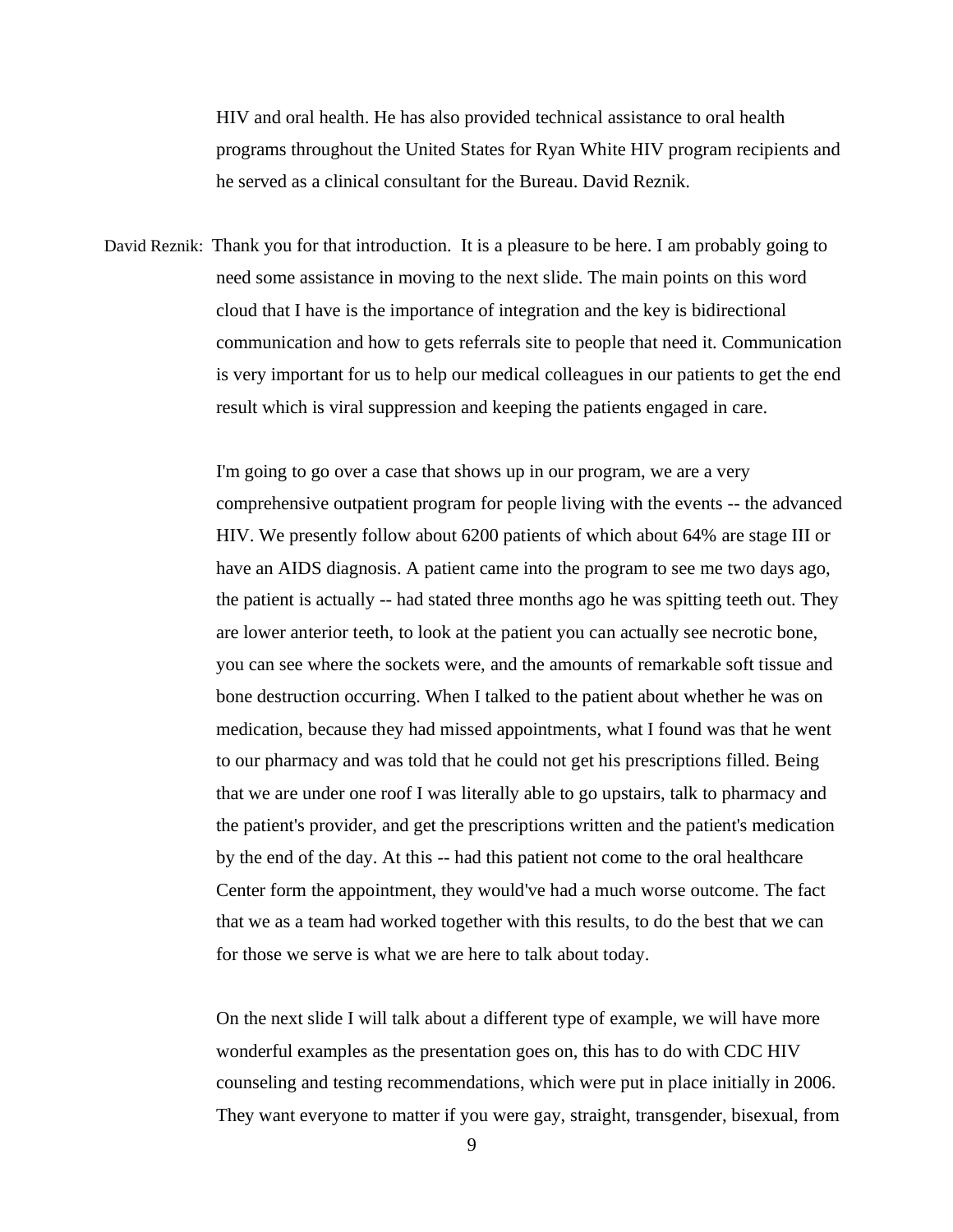the ages of 13 to 64 to know your status, to be tested at least once. They recommend emphasize the importance of using outpatient healthcare centers to increase rates of detecting new HIV infections.

They also just updated the recommendations for streaming -- screening men that have sects with men. They need to test the patient population more frequently, the CDC actually concluded that it is not needed. However I would say in Atlanta, where we are seeing a lot of young people come in with advanced HIV disease, predominantly African-American men who have sects with men, the testing more frequently would not be appropriate or it would be appropriate so we can find people and get them linked into rapid care, get them on medication because as we all know if you're undetectable for a series of month you cannot transmit this disease through sexual intercourse. We need to test folks and make this available and it also helps reduce this matter associated with HIV if testing becomes routine for all.

So why screen or HIV in the dental setting? There is a significant number of patients who a visit a dentist in the course of the year who will not go to the medical side. We have opportunities to test folks who have not been tested before because they are only getting dental care. We can serve as an additional side to identify issues amongst diverse groups of patients.

One of the things that we do see, our referrals done on lesion based screening. A long time ago when I was in the private sector, a patient might come in with something like [Indiscernible] and I did not have, there was not rapid testing available, I would literally have to do a referral. As was mentioned earlier none of the oral manifestations are diagnostic. But you can have a way to raise the factor that this might be something that this person has so I had to do a referral. And then I would do follow up on the referral to make sure or's the if the patient would show in all the different things that we have in place.

The CDC really does not recommend lesion based screening but if you see a patient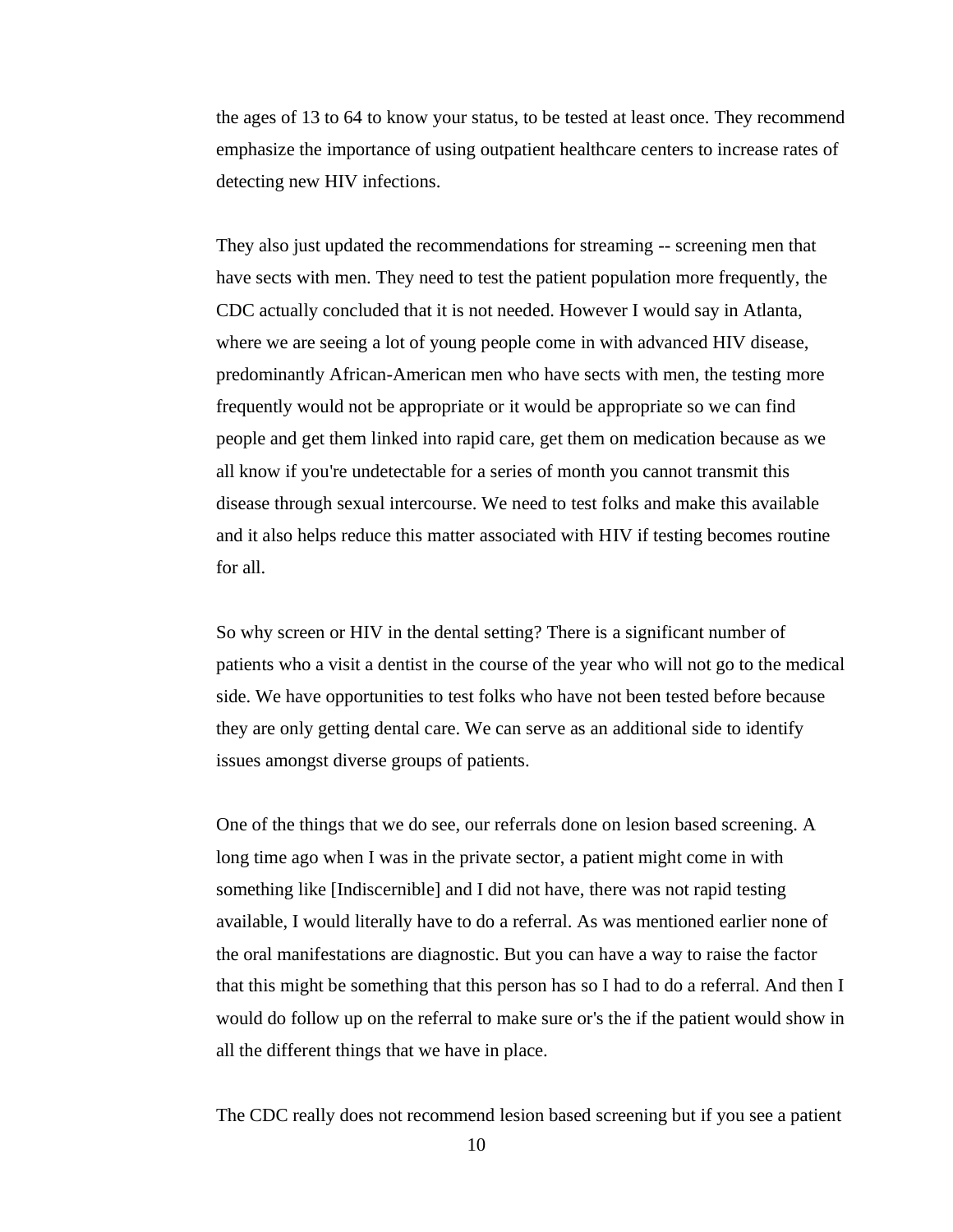that has something such as candidiasis you can see the effect that it could be an undiagnosed diabetic, they could have HIV, in this case very advanced, they could be using a steroid containing asthma inhaler, but you would want to refer this person in follow-up to make sure that they were tested. If the people know their status, they are up to 70% less likely to put anyone else to risk. The key point that I would like to make, is how key the communication between different disciplines is, the talking to each other, and sharing information bidirectionally both sides having an idea of what is going on. How has this works in our dead little -- dental facility? The screening was in the state of Wyoming, the dental hygiene's schools incorporated HIV screening as a part of the curriculum, so all of the dental hygienists would learn about HIV screening it would be able to perform that screening, this is a dental hygienist to literally screening a licensed dental hygienist. Then we have some of the classes the require all the students become certified in HIV counseling and testing. That is a remarkable progress from where we were in 2003 and I know we will hear wonderful examples of counseling and testing and the community health center, a little bit later in our conversation. I do think that the sooner that we train and we get dental students aware of this, dental hygiene students, aware of this and testing more routine and take away this mind becomes more of a chronic disease for all.

With the core measures, the retention measures, engagement in the medical care, these are many of the services that are offered in the Grady health system. You have outpatient, ambulatory health services, outpatient minority AIDS initiative, oral health center, nutrition, substance abuse, a referral for services, social support, transportation etc. The two areas the score the highest and retention of our patients are the oral health center, as well as our Hispanic translator. The Hispanic translator follows approximately 200 patients and she is an adopted member of my staff, and wins as far as retention and engagement she has a remarkable relationship and trust with the patient population. The second area or number two as far as engagement or retention and care is the oral health center. Years ago we set up a rule that you had to be seen by your primary care provider every six months to access and service is in the oral healthcare Center. We have never turned anyone away, we will handle an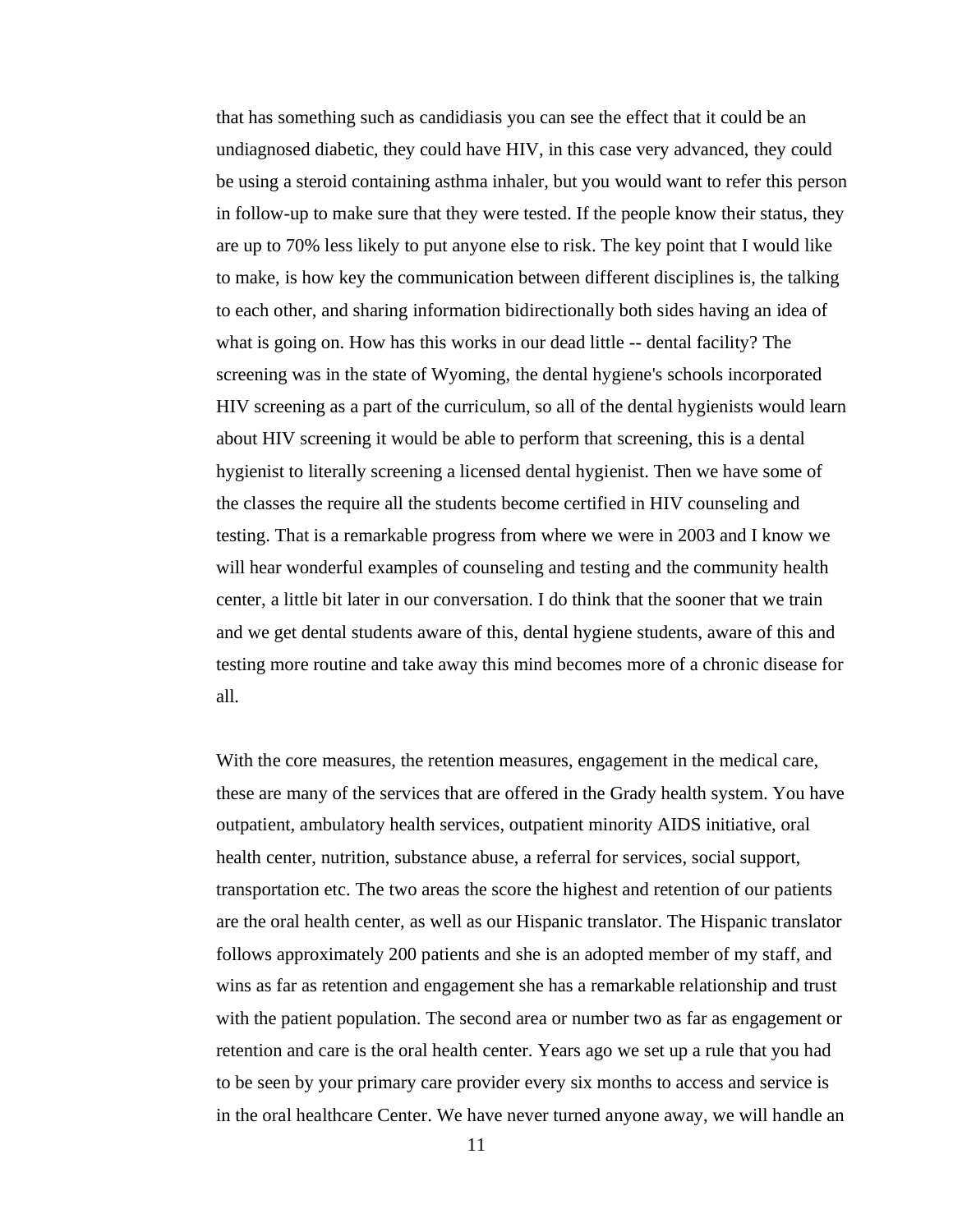emergency but we make sure that they get reenrolled or facilitated back into primary care. You do not need to be a one-stop shop to do that, but you do have to have people who are willing to look out for the best interest for the patient to make sure they stay engaged in care so they can get this disease under control. If you look at another which is viral suppression, actually our numbers in viral suppression were again the highest in the health system. We have a motivated patient population to a degree, but we always stress are you taking your medication, what can I do to help facilitate care, what barriers are you having? If we identify barriers we can get in touch with medical case management, we can get in touch with the primary care provider whatever our patients need we are here to do.

So what are the really good components of integration coming from the medical to the dental cider back and forth? In a primary care setting, I understand for my colleagues upstairs and around the country, that those visits are short. And some areas you might only have 15 minutes to do your comprehensive exam, but we do want you to at least ask or examine and then act. These are some of the key phases, if the person does have dental issues or has not seen a dentist, the question can be when was the last time you saw a dentist and then you can have someone refer to the oral health setting and that whatever services we need to share back. It is bidirectional communication.

So ask, keep it simple, I like that because things get complicated and you don't have a lot of time, you might overlook it. When was the last time you saw a dentist? Do you have conditions that might impact oral health? Which is dry mouth, acid reflux? Systemic diseases including HIV which you saw earlier, and diabetes definitely have an impact on oral health and disease. And incorporates it considered incorporating basic questions into the intake form, a visit with a PCP, or a case manager, I've had the opportunity to see wonderful programs and one best practice was an EMR alert electronic medical record alert to prompt some of these to take a look at these questions, when was the last time that the patient was seen by a dentist or have you seen a dentist? Oral health literacy is very low, amongst all people in the United States, but especially amongst low resource people. The majority of our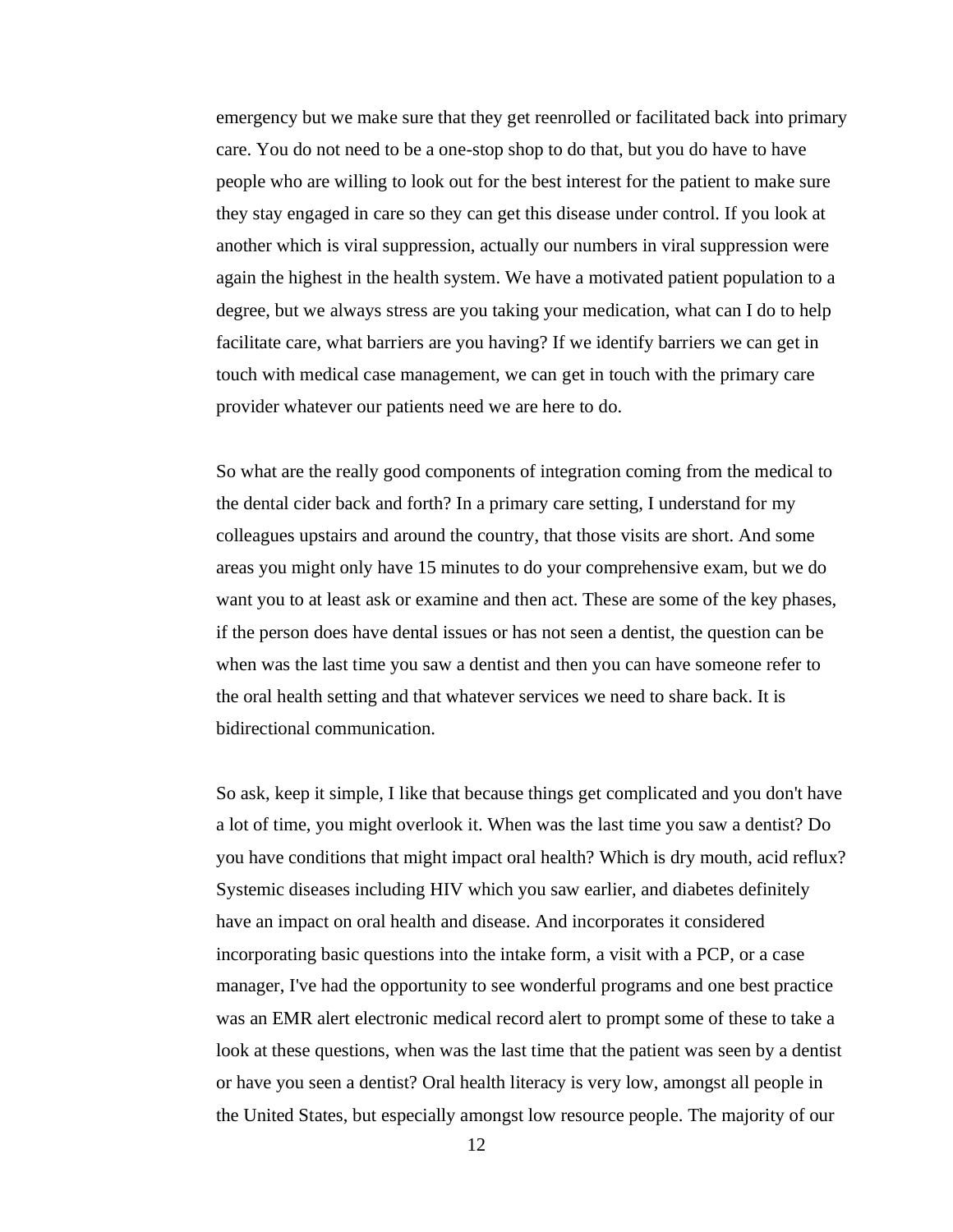patients we see here are within 200% of poverty.

Examine, I know my colleagues do look in patients mouth because I get referrals from them all the time, and they notice broken teeth or abscesses, but as my best friend earlier life told me, physicians and nurse practitioners and PAs are great from the chin down and the nose up, and they leave oral health professionals to the mouth. We need to start working against the silo, and start working as a team. Train our medical colleagues to do a thorough quick exam, we realize there is very little time, and how important it is to document that oral exam and it did occur and a referral was made as necessary. I understand because I work with a lot of primary care folks, the lighting is not the best, so pan lights or whatever you can use to make sure you have access to the oral cavity and do a nice girl oral exam.'s in -- and do a nice thorough oral exam.

We educate on the importance of health practices, we can use income to purchase toothbrushes, floss and tooth A's, these are not expensive items. It would help promote oral health, it would remind people that oral health is important, and it does not actually need to come from the dental team, dental is not in height, -- on-site, even on-site our pediatric clinics stock pediatric toothbrushes, toothpaste and floss, and model up on the second floor even though we are in the building just to promote that concept of oral health coming from more than us. There are several things that you can do including getting educational materials, for waiting rooms that promote oral health, and you can ask basic questions, how many times a day should you brush your teeth? Two times, how many minutes to minutes, how many times did you loss, once, basic ideas whether you should drink sodas which is bad, in a separate study doing a minor intervention just getting that information literally helps raise literacy for the population.

Intervene, based on the assessment of examinations primary care providers can see some of the changes that we are talking about, the patient has really bad dry mouth, their medication changes that might occur or hypertension medications that can change, and then in certain environment such as our pediatric program we literally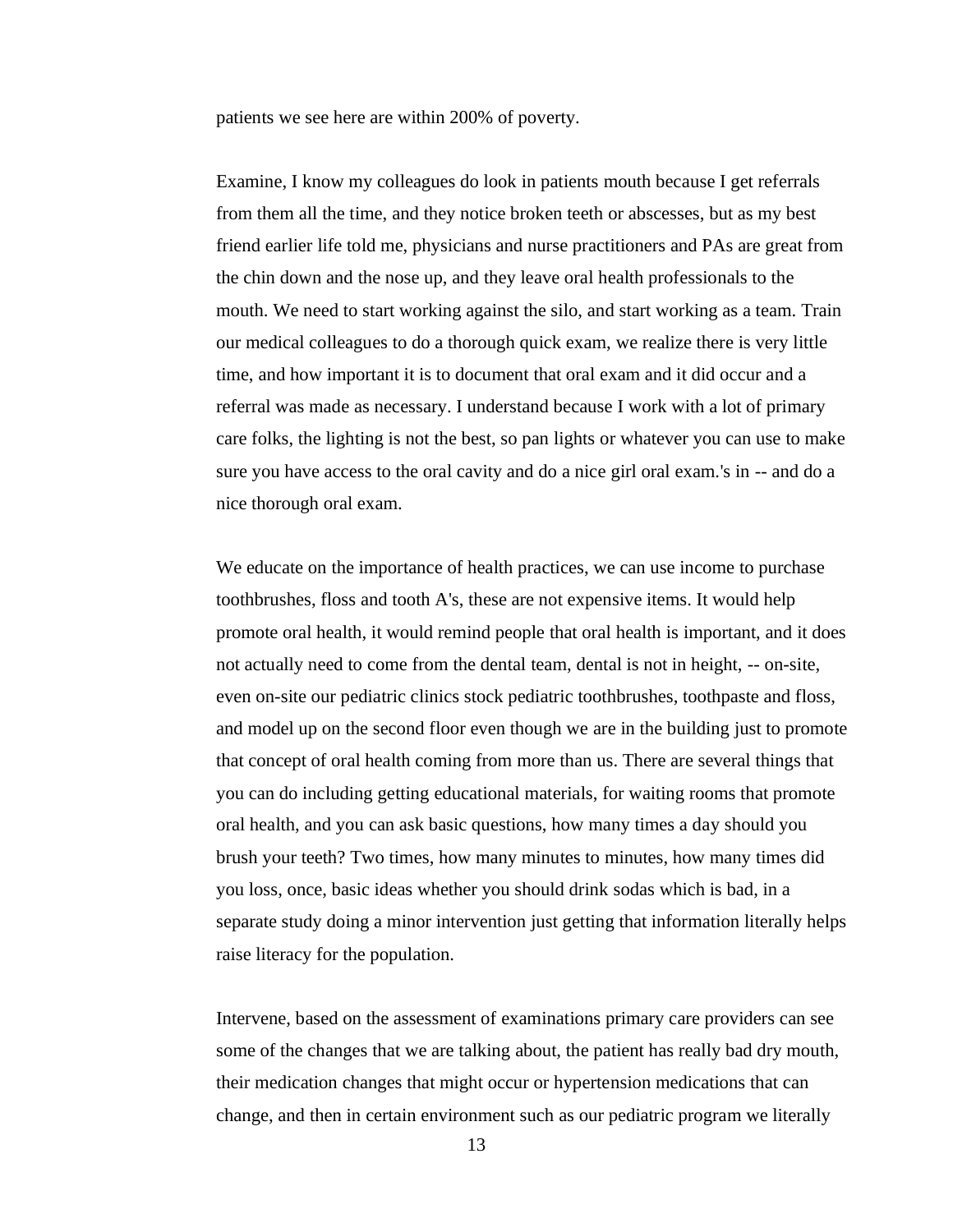have providers putting on fluoride virus -- varnish.

We just figure out what works for you, to get this oral health message apart. Then there is a necessity to refer, the primary care facilitators are concerned that the referrals really are not standard, that we need to come up to reduce the barrier to care to come up with a referral that will work for your community. I really do suggest communitywide or program wide that you standardize your referral and your document this process. And find out who your oral health care champions are, in the early stages of the epidemic it was the case managers who were constant advocates for the patients trying to get them into my private practice. Case management today is still that way, where I get most of my referrals are from the primary care folks in the office.

Uses EMR to track referrals, to know that a referral was made, that you did that and then it should be able to be documented on what happened during that roof Earl at the dental office. Those points are important as well. There are many different kinds of models, that you can have have a full integrated co-located model like the one I grew up in through the last 27 years, or to something that might be referral based. Are co-located but on different electronic medical and dental systems, and they are not communicating, it does not matter whether people are in the same building or people are off-site or people have to drive or get transportation to get where they need to go as long as the medical and dental teams, and case management are communicating we will have much better outcomes. I think that is what we all want.

Referrals are similar regardless of the model, I worked with a wonderful group of people from the [Indiscernible] grantee in Alameda County, and literally got dentists and medical folks in the same room and we came up with a model that would work for all. You need to get certain information to the dental team, the dental team would look at treatment plans and improve the treatment or get that approved, and they make sure the patient visits are cats, and barriers coming into play, talking together we can overcome the barriers to care and ensure treatment completion.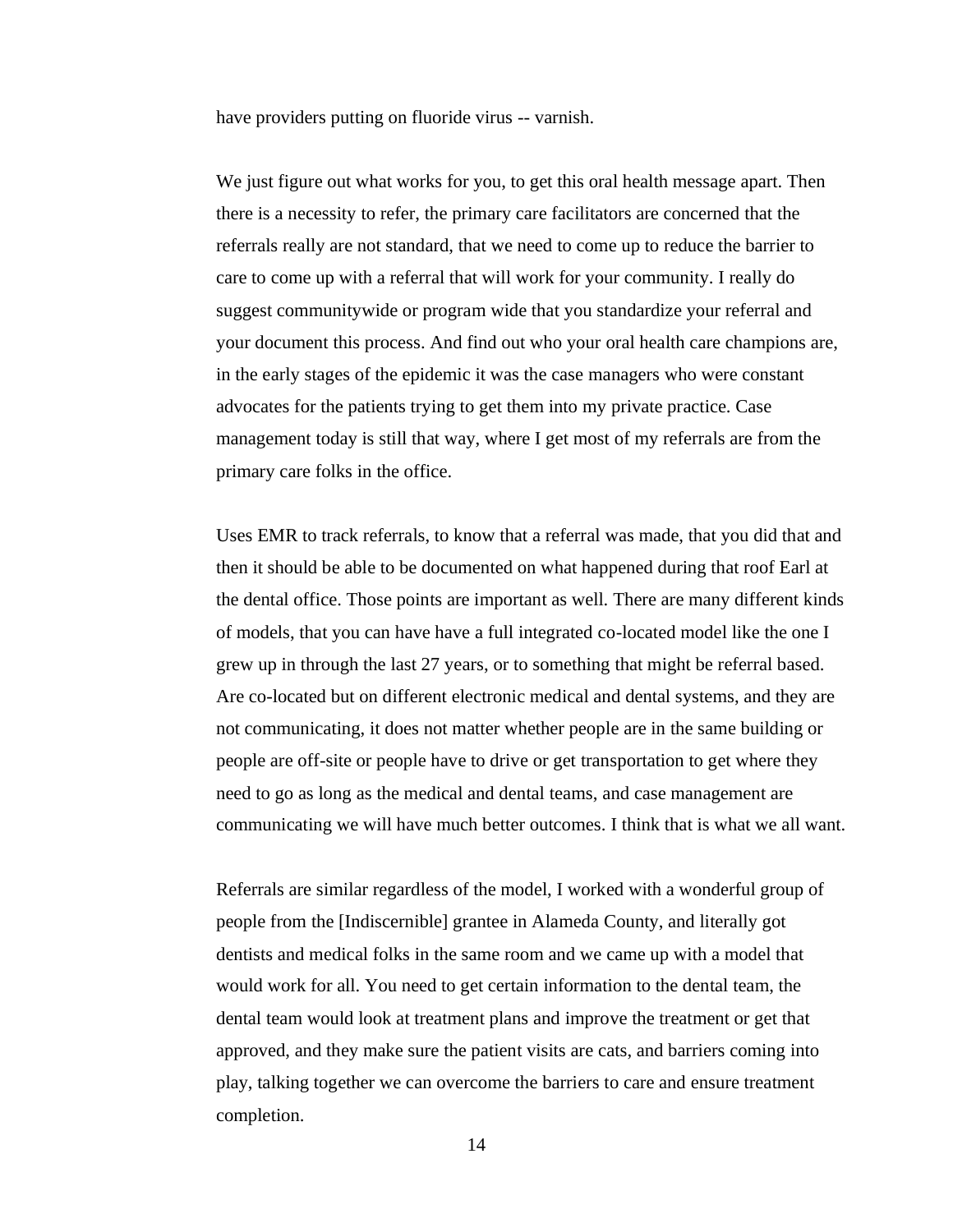Sharing data is so important, dentist should have at least the lab values such as HIV viral loads, and other pertinent labs if the person is a diabetic, I'm sure the dental team wants a problem list and Alyssa medications. I do not know that the primary care provider needs to know that we did if willing and tooth number 28, but they do want to know the patients have kept their appointments, they are getting restorative care that the disease is eliminated and we are working toward health. Depending on their communications, between the health providers and oral care providers what kind of information do they need, what would be used for them.

For co-located models one of the best things that I have seen is where you have an electronic medical record that actually includes electronic general dental records. What I have in my program is an electronic dental record that speaks to the electronic medical records there is medication between the two. So any kind, having the communication and the data talk to each other is also important. It is really important that people share our information.

Patient navigators are so important to navigating treatment and care systems, and they are important when it comes to dental case management. They really can provide oral health education, help manage complex payment systems when they occur, they can remind patients that have overcome certain barriers such as transportation, or if they're in a rural community and you're going to send a number of patients over the same time they can help arrange that and arrange possibly lunch. And they can act as liaison between the dental providers, are dental teams, and our primary care teams. Again stressing the communication components. So best practices, identify one or two patient navigators, they can maybe have a desk - dental assistance, or some away dental experience can help explain what the procedures are to get over the fear, created document with a hierarchy or dental coverage up and's, make sure the dental patients have a part of the team, make sure the providers are part of the case management team, offer HIV training opportunities through the centers, a wonderful component that allows for training of dentists, and dental healthcare workers and assistance and students. It is how those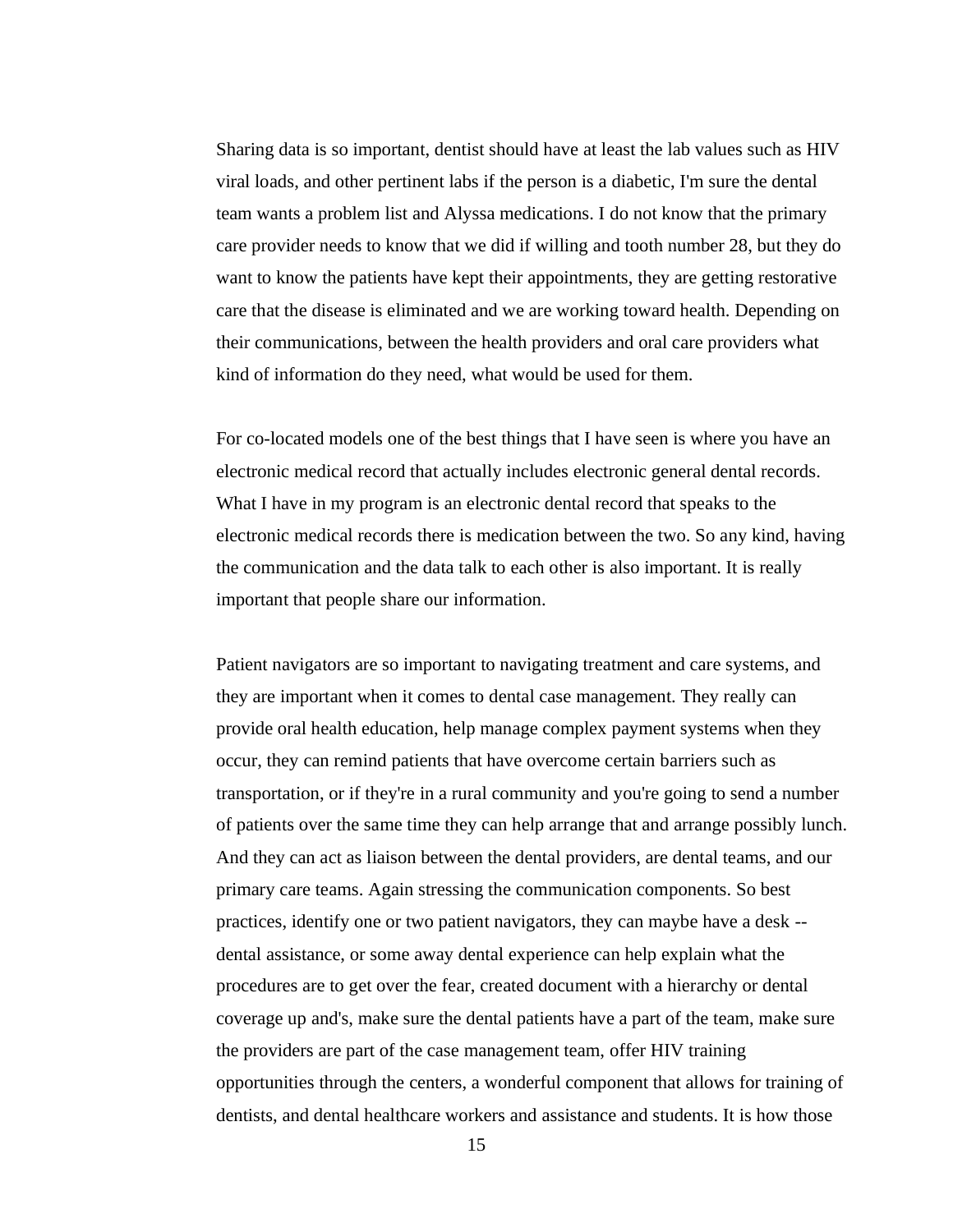programs train and we would like to do a program in Atlanta, where we have both medical and dental in the same room, to promote the same basic information and communication.

And the list for the patient navigators are generated so we have more folks coming into care. So dental patient navigation in addition to a case management card you overcome some of these barriers to care, but they also work as a team. I think that is what is important is that the team work components of what we do. People acting together, I saw this at the national conference, people acting together as a group can accomplish things that no individual alone could ever hope to bring about. It is that team-based care, working on communication that makes us have successful outcomes for those we treat. It is now my pleasure to turn this back to [Indiscernible].

Thank you. I would like to go ahead and introduce our next presenter, Doctor Joshua Bratt, graduated from Boston, and is a fellow and Academy of General dentistry. Has experience in serving rural and inner-city underserved populations, currently splits his time between private practice and being the associate dental director in Brooklyn New York.

# Joshua Bratt:

[Pause] hello thank you. I just want to say thank you for the introduction, I hope to live up to Dr. Reznik excellence in presentation, I will go and show basically who we are. This is who we are, at the family Health Center, we have several sites which we will go over in a bit, mostly it is completely integrative care. We have medical, dental, pediatric, cardiology, etc., all in one building. The picture on the bottom is our CEO her name is Patricia Fernandez, she is one of the driving forces in getting all of this to be achieved. A basic brief history, we are a federally qualified health center, SQ HC, and New York State is known as an article 28 healthcare organization or clinic. We were incorporated in 1976, year and a half later we began providing clinical services and what I would describe a rather small 6000 square foot fifth for place approximately 3 1/2 blocks from where we are now which was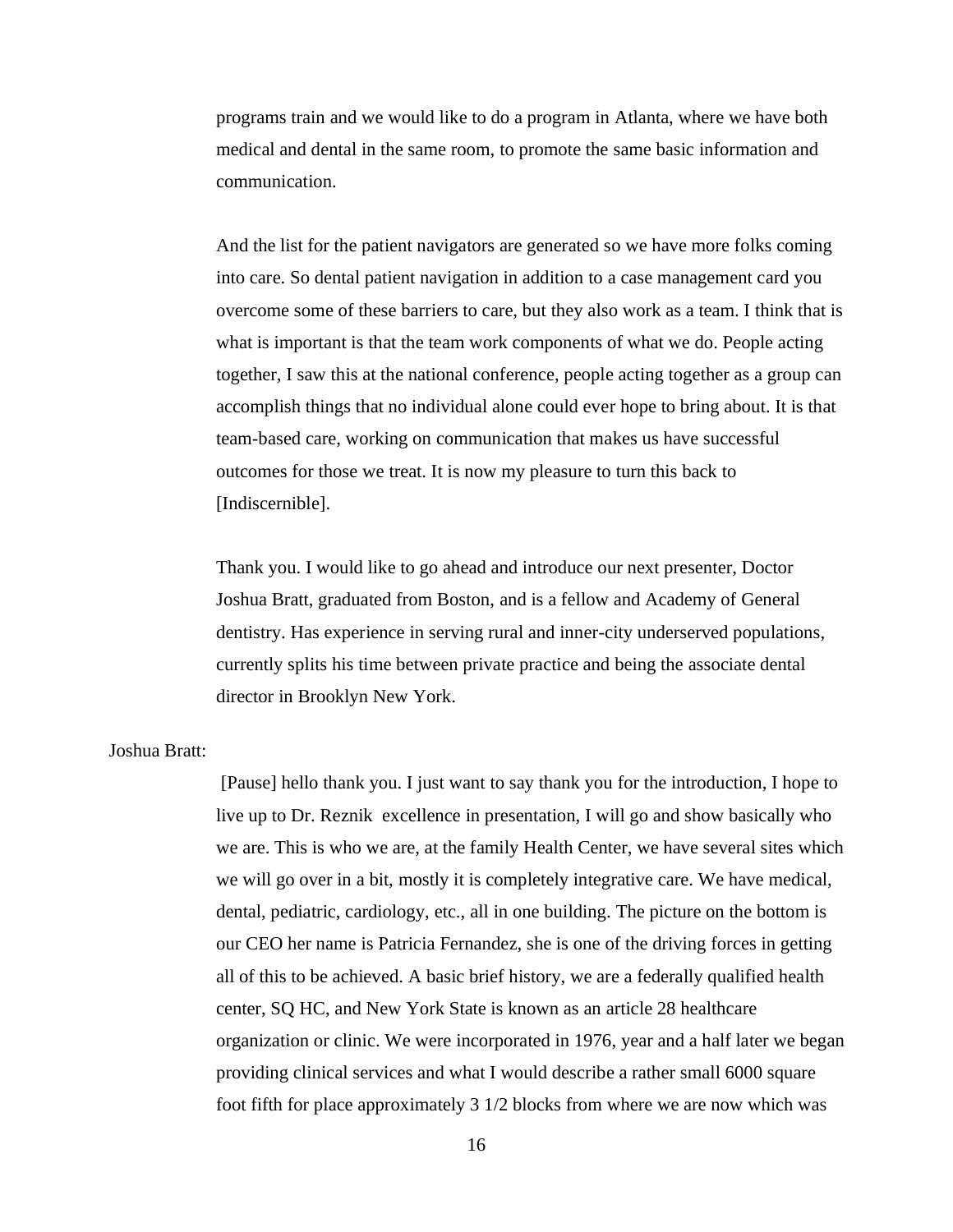known as restoration Plaza, in 1989 we lived across the street about a block up to 1413 Fulton Street which was almost double at 10,000 square feet. Fulton Street in this area Brooklyn is very heavily trafficked, I will go over that a little bit as well but it allows for access for people who have transportation issues. That is a major plus. In 1991 we started to receive our first grants for HIV and AIDS, to fund the initial HIV services, in 2012, we moved out of the 10,000 square-foot space and into a 38,000 square-foot space, across the street yet again, about another two blocks up at 1456 Fulton Street. Two years later, we were qualified as a safety net provider, and we had 14,000 patients received annually they came to us for primary care, at seven sites including many that are school-based. With several partners in the area, in Brooklyn, between SQ HC, hospitals and other allied service providers, we continue to provide a lifeline to some of the most venerable people in Brooklyn. We have worked in a very rural setting, the changes in rural and inner-city can mirror each other tremendously, and it is somewhat shocking to see how that is. Our new Health Center is more than just the new building, it is our reinvestment in the community, our dedication to providing the care, in the Bedford neighborhood, it is a long struggle to continue to provide this and to enhance everyday life of those from liberal individuals that we have living in our neighborhood -- vulnerable individuals that we have living in our neighborhood.

We have four dentists, some part-time some full-time, we have full-time hygienist, we have five dental assistants, olive full-time, we have one front office manager and we have two front desk coordinators.

It is a rather busy practice I would say we are just about at or near capacity, and there are weeks of a wait for an initial appointment although we do have same-day emergencies for patients that have pain. Because we want to take care of them as soon as possible. The first thought is who is this guy? That is me with the red circle around my face, that photograph was taken about one month and a half ago and the person to my left, is Doctor Charles Beard another dentist here, the woman in front of him and to his left is Rachel, she is our dental hygienist, the woman in the middle is Cindy, she is our rent office manager, and the lastly but not least is [Indiscernible]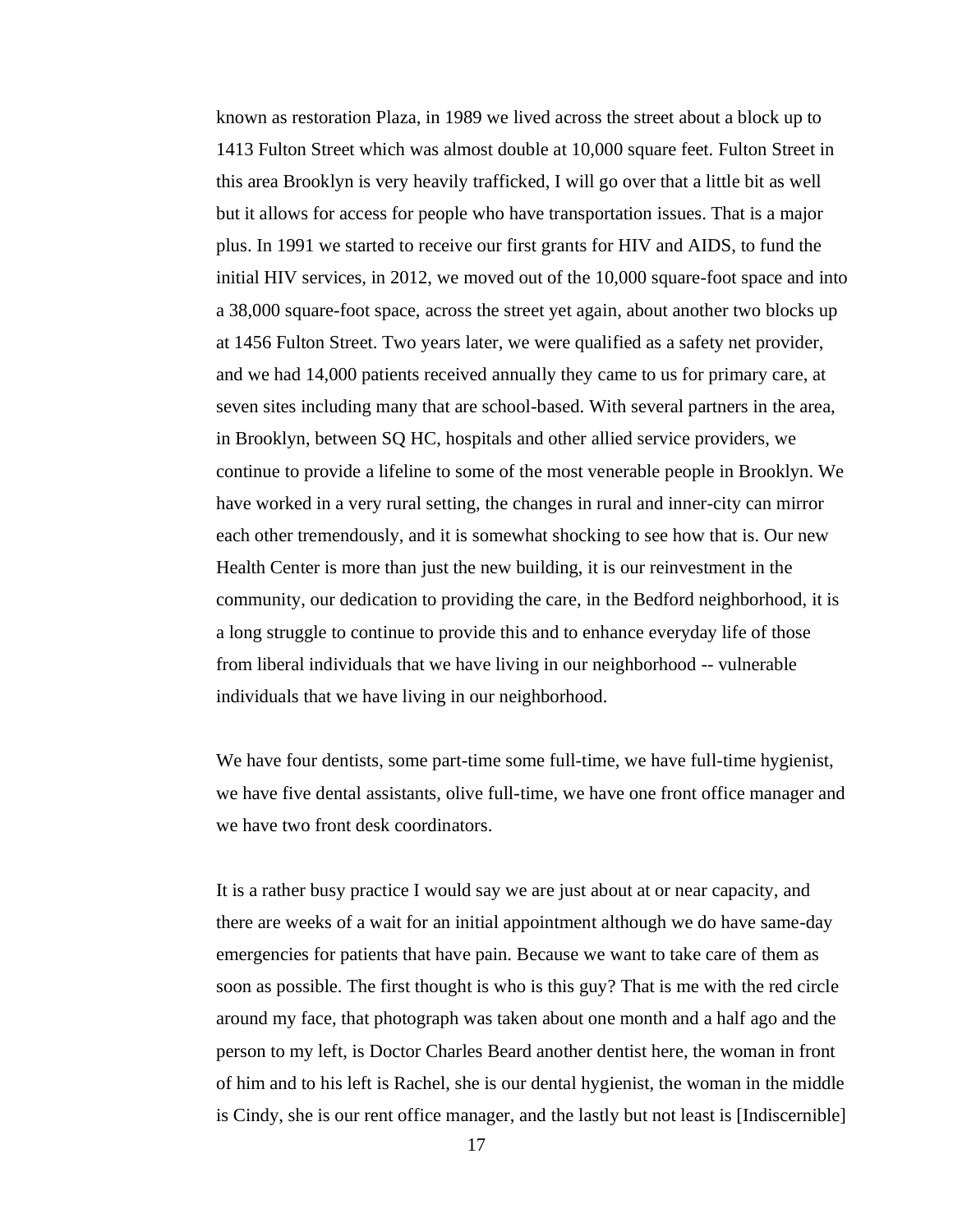our dental assistant and she is always smiling like that.

Basically what we come to calm as we are going over what patient care is, is how can we continually add and use quality improvements and quality assurance principles to make a more efficient and better patient care as you can see in front of your model it is a complete cycle you can pick any point in this and say let's start here, it is a cycle, and anyone who has taken biochemistry would realize she can start anywhere in the circle and get back to where you are. What we look at, to update our HIV clinical protocol and develop processes to assure a consistent comprehensive standard of care, that means across all of our clinics and platforms. We analyze our workflow and sure integration of testing, scheduling, referral, linkage to care, and maximum retention of care, as Doctor Resnick alluded to before. We conduct ongoing needs assessment to ensure identification and responsiveness to needs of HIV patients and those at greatest risk, and we continuously review, QI and QA, looking at the EHR data analysis to improve and make corrections as soon as we can. In the first thing we want to talk about with the rapid HIV testing is what was the workflow? How did it come about? How is it used? And what did we experienced during the process? So the first thing is, we train, I don't like the word train, we trained dogs, we educated people. We educated staff members, dental assistants, or office managers, they would offer the tests to the patients and educate them on the importance of knowing your status. A patient requested to take the test, or accepted the offer, the test ministered right away by a trained individual in the dental office. If the test was negative, the patient was informed right away. So they knew their status. If the test came back positive, then the patient would accompanied down the hall, to internal medicine, and given over to one of our internal medicine nurse practitioners or physicians, so that they could achieve and deliver the news and get the -- and get into treatment that day. Pace - patients who tested positive, would become part of the treatments partnership, social workers as needed, whatever resources were out there to help them achieve that viral load of zero or undetectable as quickly as possible.

This is Kathleen Burnett whenever nurse practitioners she is on the front line in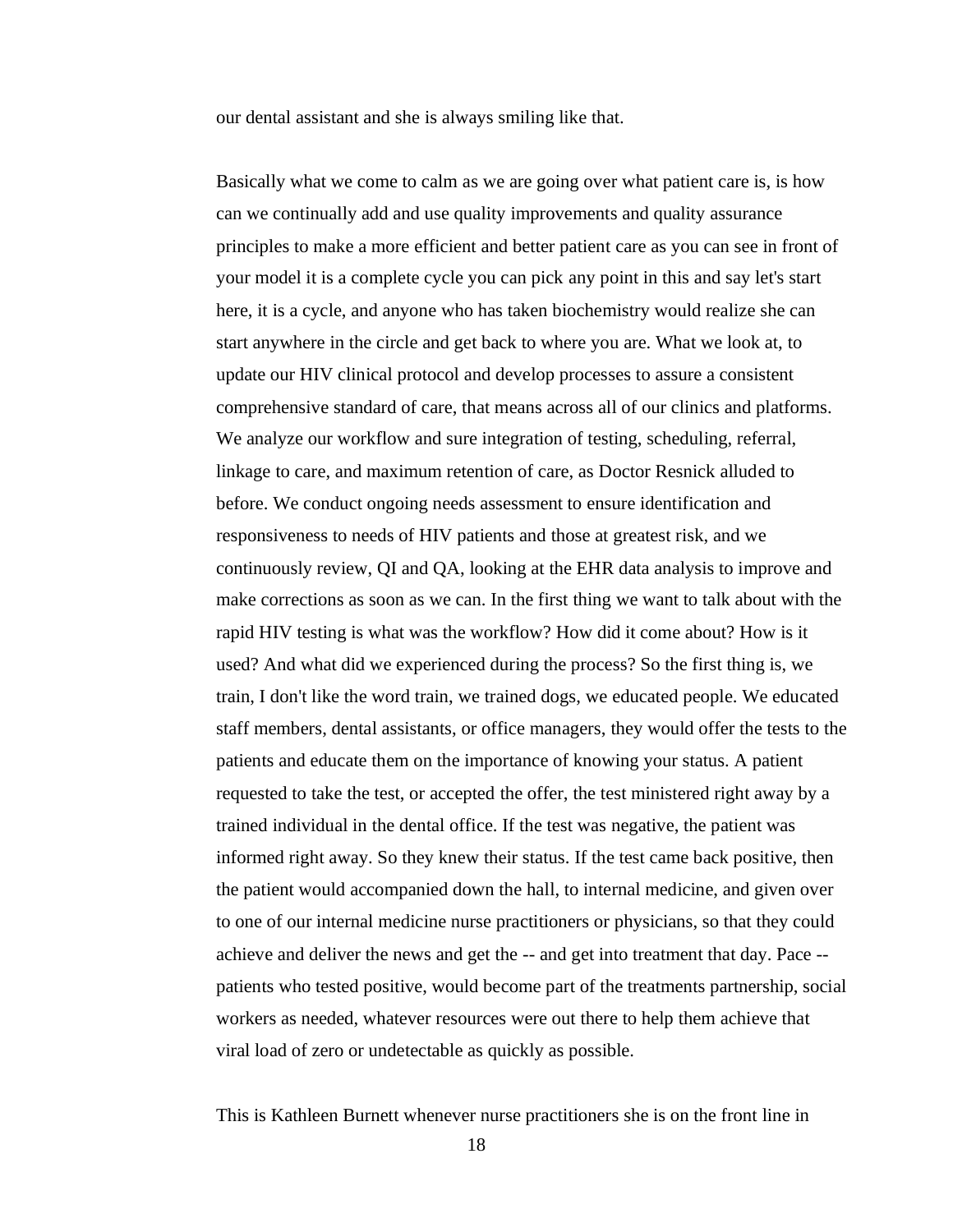treating HIV. You would notice on the bottom, there is a hyperlink and that is to a video about 8 1/2 minutes long that I will not play for you today but is available in the downloaded version, and she talks about how she does, but her challenges are, how she interacts with patients, and tries to get them not just treatment but services on dealing with an understanding with HIV disease processes. -- what the HIV disease process is.

As was alluded, there are challenges that we have in our dental clinic where the electronic dental records and medical records did not talk while to each other. Because of that some documentation and correlation are linking up of appointments became difficult. When we got to look at this, for this particular webinar, it became a challenge to understand exactly what took place and when. And I do not mean that if a patient was seen, but if it was done in dental because it was not documented a certain way. We had to use correlation factors and I will link that later.

Here's what we did, when we pulled other patients that had rapid HIV testing, entire organization center wide for 670. Of which, 64 of them had their last appointment within the dental office. And then of that 670, 25 were only dental patients. Meeting that I did not have a primary care provider which was within our organization, they were only there to see the test. The timeframe is a little over a year and a half, maybe a little bit more. And we can see that of all of these numbers, approximately 13 1/4% had a correlation of their last appointment being with the dentist.

Now, of those 64 patients, and again that is more of a correlation and coincidental as opposed to direct evidence that they were connected, all 64 of them were tested negative. So one tested positive. Which is what we do want. You can see a breakdown in male-female, and distribution and age of testing of those 60 or individuals.

64 individuals. Here's lessons learned when offering HIV testing in the dental setting, patient acceptance, we tried to emphasize the necessity and try to emphasize the health benefits, in the value of early detection so that they can continue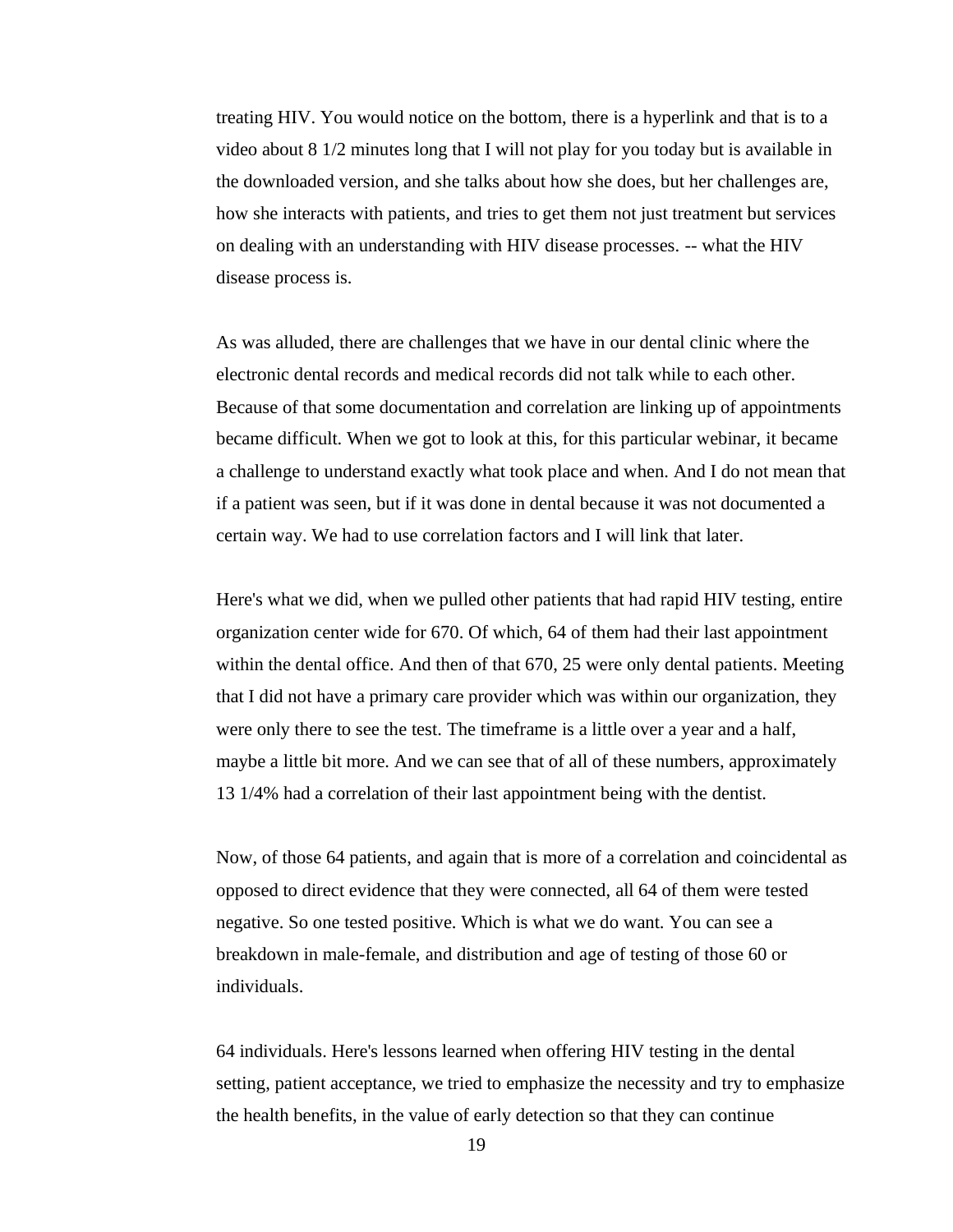treatments before it advances to HIV or actually aids. The problem is that most patients do not want to be at the dentist. When we set with them and we talk to them, and get them a history, and say by the way we can offer rapid HIV testing, and you can know in 20 minutes, what your HIV status is, a lot of times the responses, go jump in a lake. On a few people that we asked that would allow us to give feedback, they thought that we were asking for our information and not theirs.

You can understand the challenges with that. Dr. Reznik alluded to a dental case manager, I will allude to that as well, that would've been helpful to help educate the patients and understand what we are trying to do, advocate for the testing, and coordinate perhaps with medical staff and medical personnel. The problem is, in a very cramped space, it can become a workflow issue. Especially when you are trying to see as many patients as possible. The patient comes in as a new patient, and comes in for their filling, they only want to get a filling they are not interested in you talking to them about HIV. Or their status that I should say. This is a repeated aspect that we faced. And then of course, we had our issues with the EDR and EMR not completely talking to each other, so then it we had inability to get completely accurate statistics and reports on this. However you can see from what we are able to get, from circumstantial evidence, that all of the patients tested were negative.

So after we had that pushback from patients we decided that we were not going to verbally offer it anymore, because a lot of them are getting disgusted with us for even offering, we're going to put up posters everywhere, so that they know that they can do it here. Here are a couple of examples that you can see of these posters. So they were in the waiting room of the dental clinic, they walk in, we do this here, here is our options, and they would come to us. Now, that is very different from patients who already know they are HIV status, when I have patience and say that there HIV, when were you last tested? What are your count ratios? Viral load counts, antiviral medications? They are very open about that. They understand that you are asking for their benefit. Is complete 180 of trying to offer someone the rapid testing in our experience. When I did a search, we found two articles recently, that talked about and there are links to the abstract here which I will not pull up but you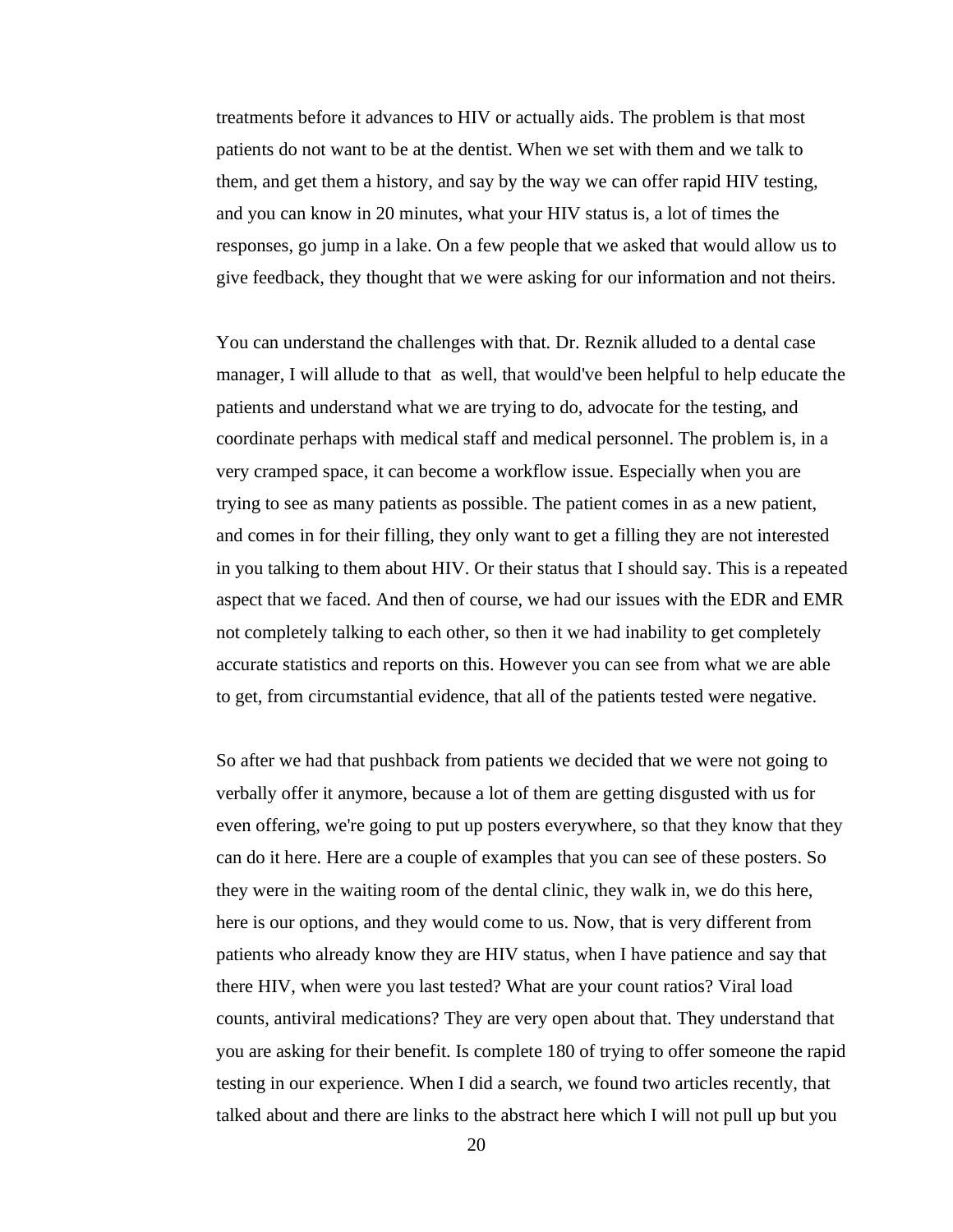are able to link to, that talk about the difficulties in the challenges in doing HIV testing in a dental setting.

I felt a lot better when I saw that it is they realize I was not the outlier, it has been happening before. There may be ways to fix this, I think Dr. Reznik is the best person to talk to about that, beyond that, until patients are more appreciative or understanding, and perhaps it is on as to educate, we had a lot of pushback. I did have an immense amount of help putting this together with one of our informatics data analytics, Tracy, she was thankful for that, that is short of the aspect that we saw.

I want to thank everyone for their time, and I will give this to [Indiscernible]. Thank you. I will go ahead and introduce our next speaker, Doctor Gonzalez, graduated with a doctorate of general medicine, in the Philippines, and started her career in the rural health clinic providing dental care to underprivileged communities. She is been the dental director or [Indiscernible] system in San Bernardino California, a nonprofit organization and affiliate to [Indiscernible] University and Medical Center. Her leadership through the dental department led to a standalone clinic in 2012, her passion and community dentistry with a vision to improve access to care, provide comprehensive services and assist patients in underserved communities has helped define her goals through the dental career. So I will turn this over to Dr. Gonzalez.

Dr. Gonzalez: Thank you. I will be sharing with you the system model for our HIV oral health integration. To give you a brief background of our dental program, the social action community health system, was funded in 1960 by medical students to provide free health care to people in local areas, who could not afford a services in our area. We back in 1992, the Norton Air Force Base in San Bernardino closed, and its medical dental clinic was transferred to Loma Linda University, it is an affiliate with special considerations to use the facility for teaching and health [Indiscernible]. Since then it became a sub recipients of the Ryan White program, under title I eligible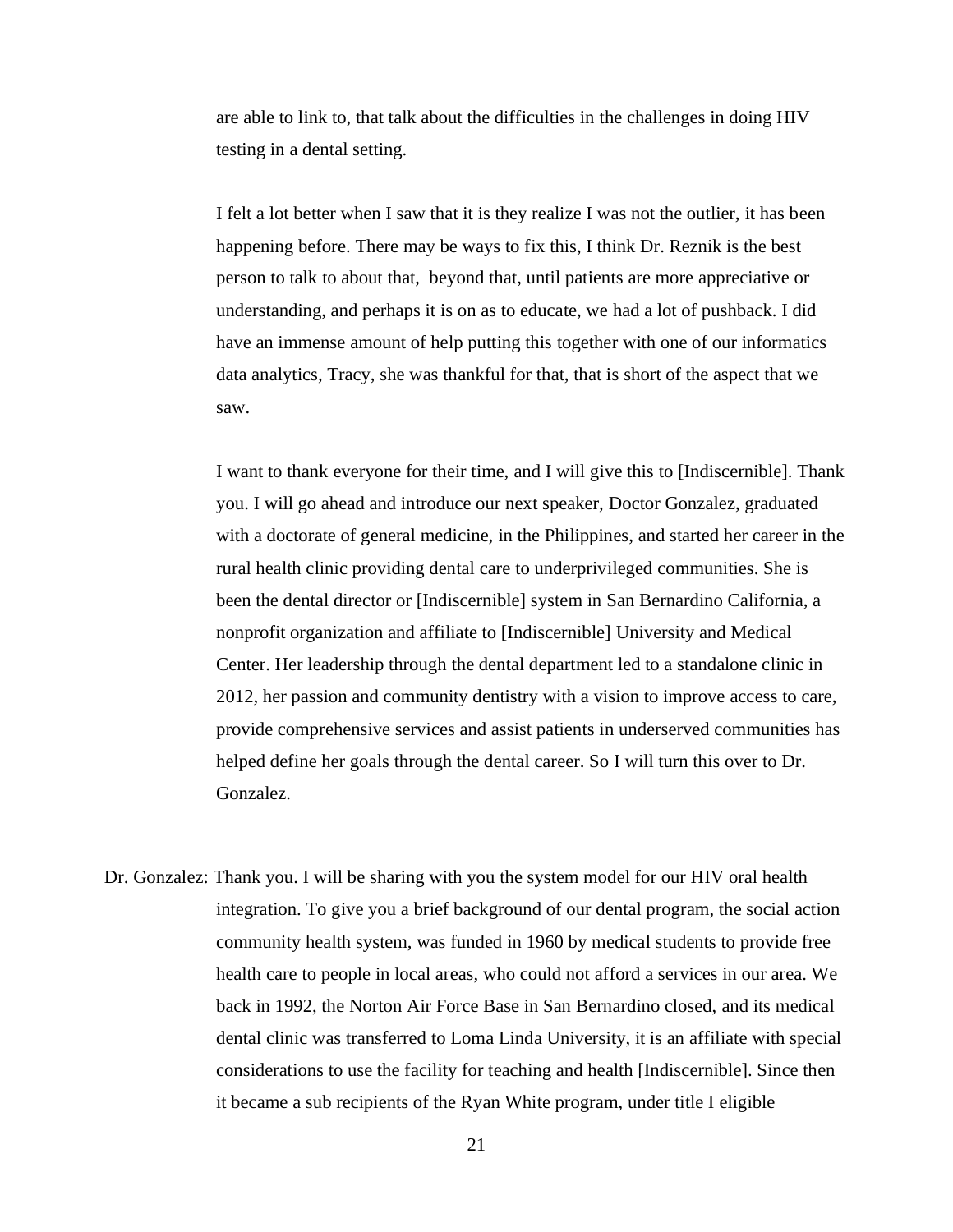metropolitan area, which provides dental services to people living with HIV AIDS, residing in San Bernardino and Riverside counties. In 2003, in 2002, this all started the integration of the Ryan White program to the SAC health system.

In 2002, HRSA HIV awards part F grant dentistry, authorize the community-based dental partnership program, and allowed nine-month period to develop academic grants for dental and dental hygiene student. In 2003 through 2004, there was an academic program that began at the University school dentistry, and made the completion of the community-based dental program made a graduation requirements. And also in 2003, a portion of the part F funding were used for patient care including HIV patients residing outside of San Bernardino and Riverside counties, we also have a poll question if everyone would like to participate. Is your health center participate in your local dental schools extramural community activities for oral health service delivery?

[Pause] it looks like [Pause] it looks like we have 43% that has relationships with the local dental schools and the community. So we are hearing some background noises? If you are not a presenter, please mute your phone thank you.

[Pause] so we wanted to let everyone know from 2002 through 2003, the part F program developed as a program in partnership between the SACHS program, with us being a federally qualified health center, we provide the HIV clientele and the San Bernardino Department of Public Health provides an is the recipient of the part a and B grants. Loma Linda University, [Indiscernible] into the different clinics in the area, which one of them is the SACHS health system.

The population that we serve in the SACHS system, since 1995, the number of our HIV patients grew tremendously from 150 unduplicated patients to over 500 per year due to expanded locations that we have. To date SACHS has continued to provide conference of dental services for HIV patients residing in San Bernardino and Riverside counties. The design of the student training program and integration, we usually have a small group of five through seven senior level students per week.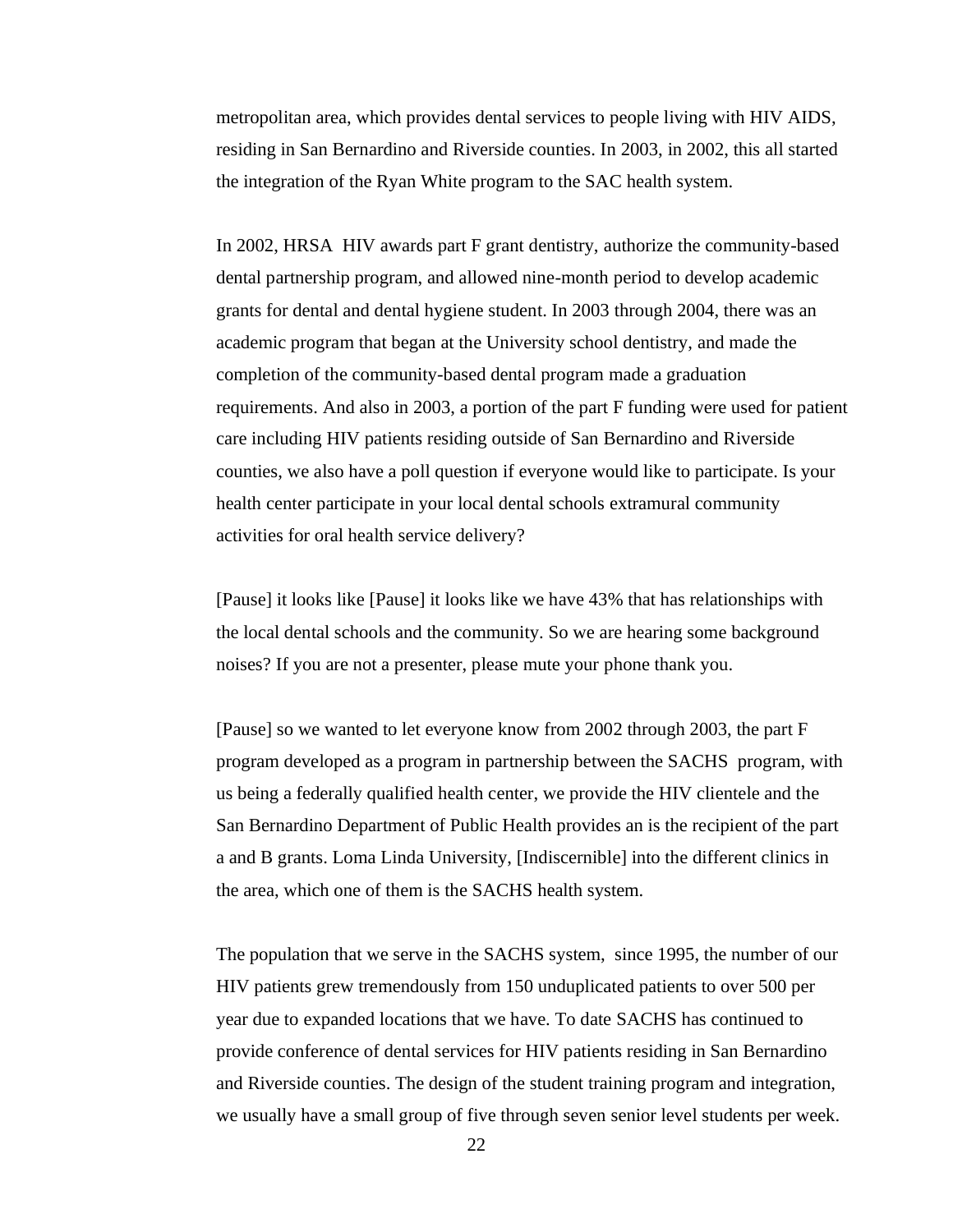We have two successive days of of half-day sessions, per week, which includes a mix of didactics, patient interviewing, case evaluation, and presentation, and patient care. It takes three academic quarters each year to complete entire senior glass - class of dental, international dental and dental hygienist.

The community-based partnership, role, with the SACHS the community-based clinic, provides the dentist and a large base of HIV clientele but also provides classroom settings for the today's sessions. Loma Linda University is the recipient of the Ryan White part F the provides teaching supervising faculty, students and program logistics. Loma Linda the University -- linda University, provides financial oversight and grant management, and the San Bernardino County Department of Public health provide just ask and technical support such a state of California AIDS regional information evaluation system database

Client participation is really important, to maximize patient contact with the intent to reduce Sigma and to build student confidence in treating HIV patients, the interview with patients on the first day, includes the patient representative, to coordinate with patients to sign the consent form for the interview, as well as on the second day the patient would be signing and the patient clear that Medicare by the students. -- patient care by the students. The students engage in clinical care during the second day, they can be completed with the time allowed by the SACHS. With patient dissipation, there is a formed advisory group. They give us updates and inputs for all the services we provide another participation by the students under oral healthcare.

The evolution of the program, multiple factors contribute to the success of the program over the years, SACHS patient scheduling and logistics work, the Loma Linda students faculty experiences and continuing education, made a very good experience for all of the faculty and most of the students, on having rapid changes that we need to keep up with, with new developments of providing care to a dance. And also increased emphasize consideration for any process, in context of the HIV-AIDS, the importance of blood values were introduced to each student. Each student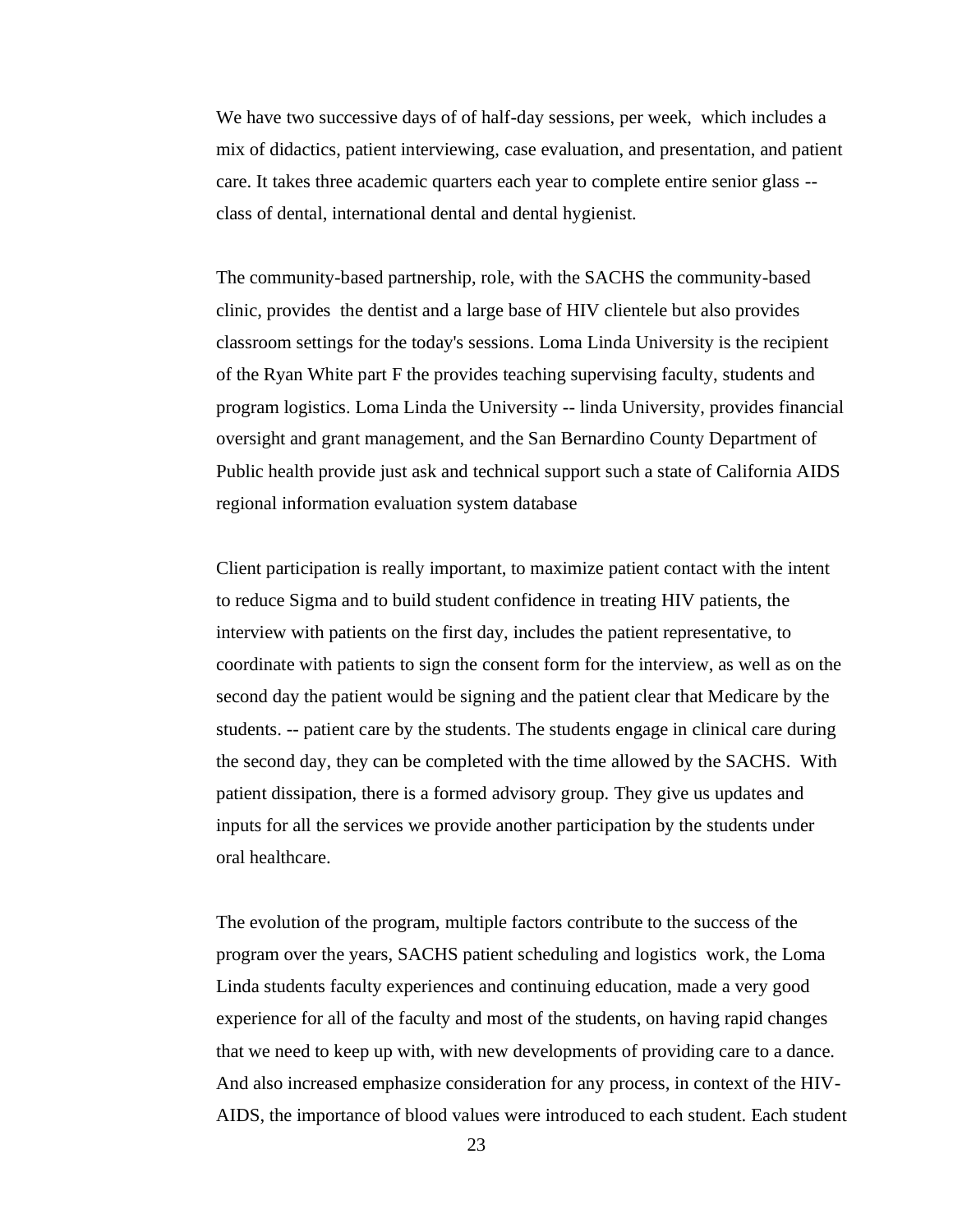was also signed of the end of the first day I worked on the case that evening to resent an evaluation and management recommendation and the faculty would be acting as a patient and asked probing questions and the faculty using the live system, the results are posted, which is a formatted exercise, [Indiscernible].

The feedback from the patients is important so we provide them the pre-and postsurvey, discussions with advisory group and partners, and growing support from other community partners, made this program a success.

The design of the curriculum for dentistry, was presented way back in 2002, and the major assistance, of the dental group and the dental school, and ongoing participation in continuing education at the UC San Francisco the program has continued to be able over the past Eckstein years, we had been established with the Ryan White program, which is the community dental program partnership, for the last 16 years. For our quality measure, SACHS system converts the EDR in 2002, which captures data collection for her sick,  $-$  HRSA, HIV, oral health performance measures, requited for the dental service recording every year. The post patient survey after dental care, that is also one of the few measures that we work on, so with the pre-and post-surveys, community-based dental partnership programs also uses faculty discussions, community engagement, and in education, student feedback, advisory group consultation to keep program current and relevant. Lessons learned? Evaluation strongly support growth in knowledge, consolidated original didactic presentations to maximize patient contacts, student surveys addressing two articles in peer-reviewed journals, for innovative HIV training programs are dental students, and then hiking students. Surprising findings from the student surveys, consistently indicated the desire for more patient contact, there are no other programs like these at the dental school having such a diverse and specialized population located at the dental school.? We have a second poll question, is your health center provide HIV medical control integrated care?

[Pause] very good. There is about 70% to 80% health center providing HIV and medical and dental integrative care.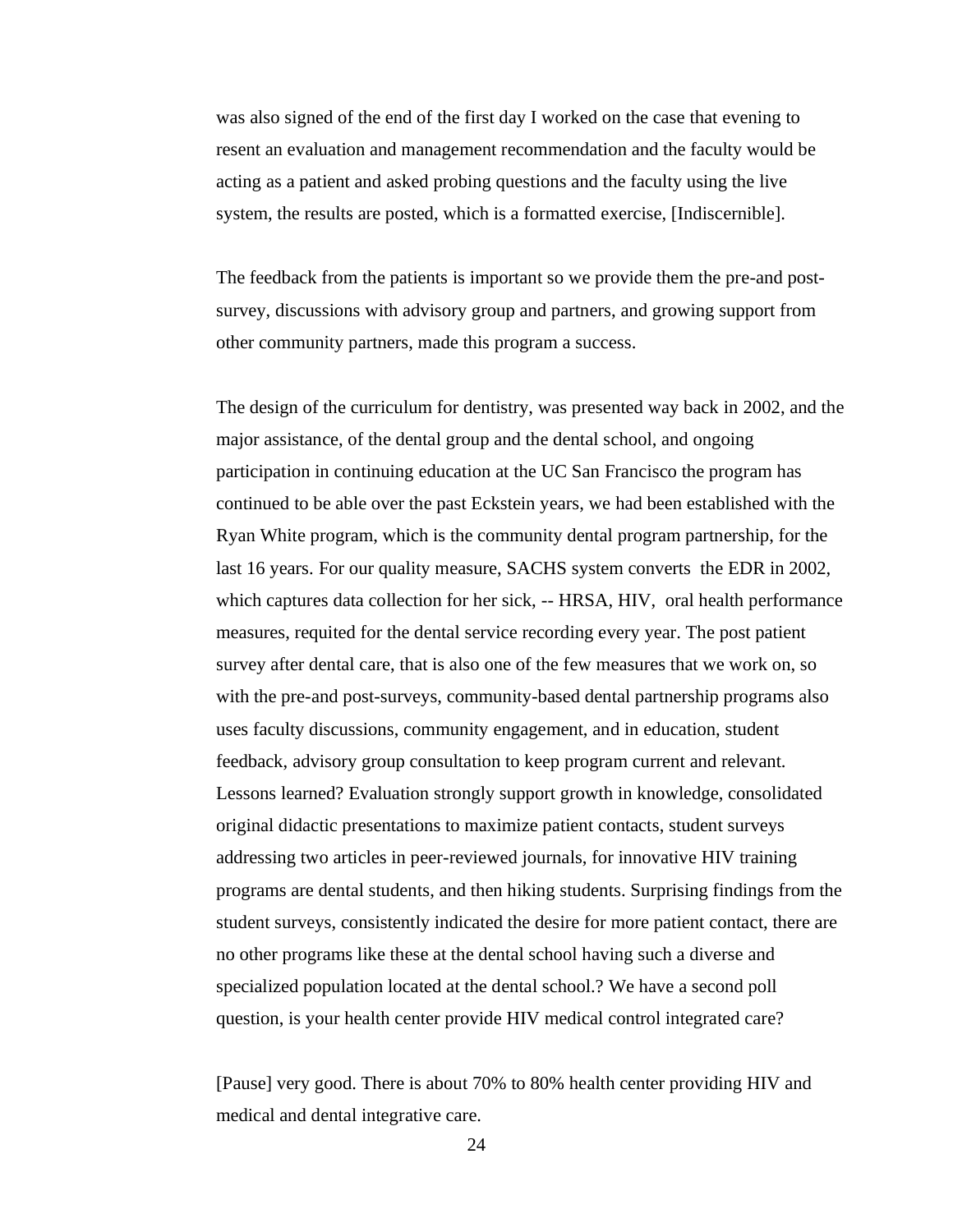So what is next? SACHS is committed to continue the partnership with the school of dentistry and San Bernardino County Department of Public health. And we will keep the Health Center as one of the extramural community facilities for the Loma Linda University students and residency programs. And's SACHS mission we will continue to provide whole person patient centered healthcare to our San Bernardino and Riverside community including HIV patients, and we will continue to educate future healthcare professionals so that we can empower our patients to live vibrant healthy lives through culturally responsive and exceptional care.

Thank you. This is my information. You need to contact me. And from this on I will turn this back to [Indiscernible].

Thank you Doctor Gonzalez are sharing your work. If anyone has any questions please go ahead and type it in the chat box now. We can read them out loud to the appropriate speaker.

Vy Nguyen: We do have one question, currently, Doctor Gonzalez, the question is for you, what has stood out to you the most from the patient survey? The students, they had a greater feeling of care to treat HIV patients, they are more comfortable being with student dentist and the regular dentist. It has been a good experience for the patient to be seen by the students.

> Great thank you. This is Dr. [Indiscernible]. Can you speak to those system-level key success factors to ensure effective integrative oral health and primary care? System-level key successful factors in the context of community health centers?

David Reznik: One of the system-level changes that would be best is to have electronic records communicate with each other. Either to be one units, an example that we saw were everything was under one EMR including dental, or where the to talk to each other, I also think from a systems level, is when you have the case management meetings, discussing certain patients, that the dental team is included. And I use the term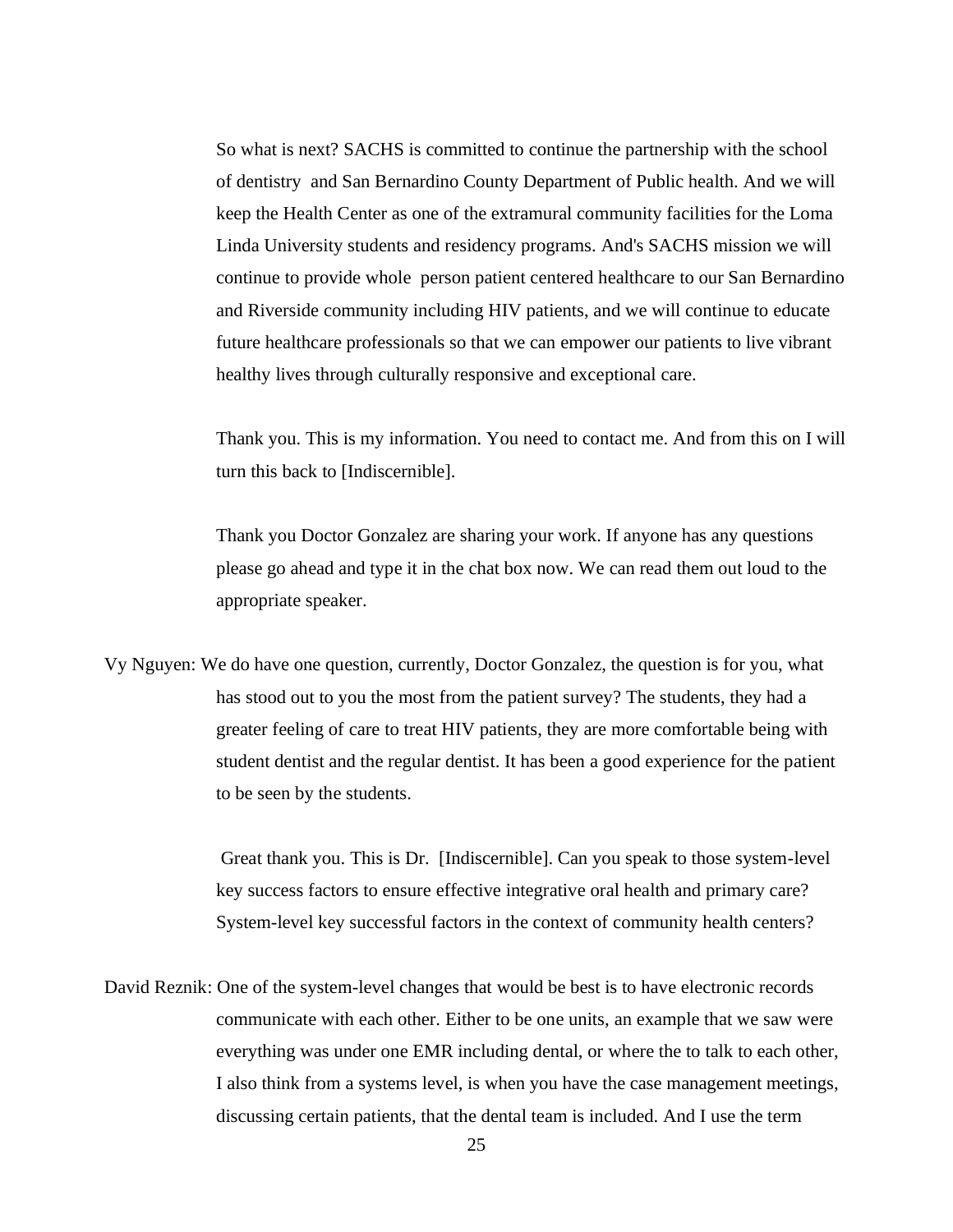dental team, because many times especially when it comes to HIV screening, we find that our champions are dental hygienist. They are a key component of our oral healthcare team, especially because we would like to focus more on preventative care as opposed to eliminating disease. We would like to keep people in that area. As far as I'm concerned there is a structural where you have EMR, either as a single unit or communicating to each other, and then having the dental team as a component of your overall primary care team. Thank you.

I would like to thank mission analytics specifically AJ Jones, as well as Allie to use some of their slides on the presentation. There a great team to work with and I wanted to get that across, as far as other references for looking at HIV screening, as a part of dental visits, there is an excellent researcher from [Indiscernible] University Anthony, who has done a tremendous amount of work in this realm. That is another great resource for the people on this call.

## Mahyar Mofidi:

I would like everyone to know that next year 2019, HRSA has the HIV-AIDS Bureau, we will provide several national webinars, to go a little bit deeper in terms of successful practices, promising strategies, and interventions, in Ryan White funded clinics, some of whom are also fully funded by community health care funding. In terms of best practices around integration. Primary care and oral health integration, so please stay tuned, and we are excited about this initiative, this is an initiative that Doctor -- Dr. Reznik has been a part of and a contributor to, we look forward to seeing many of you in those national webinars next year.

Thank you. If there are no other questions, on this last slide, we have some additional resources, and some website links. On behalf of the HRSA team we would like to think our position -- think our presenters for their time, their insightful presentations and willingness to share their work around oral health and primary care HIV integration.

Also, before you log off, there is an evaluation if you would like to share feedback